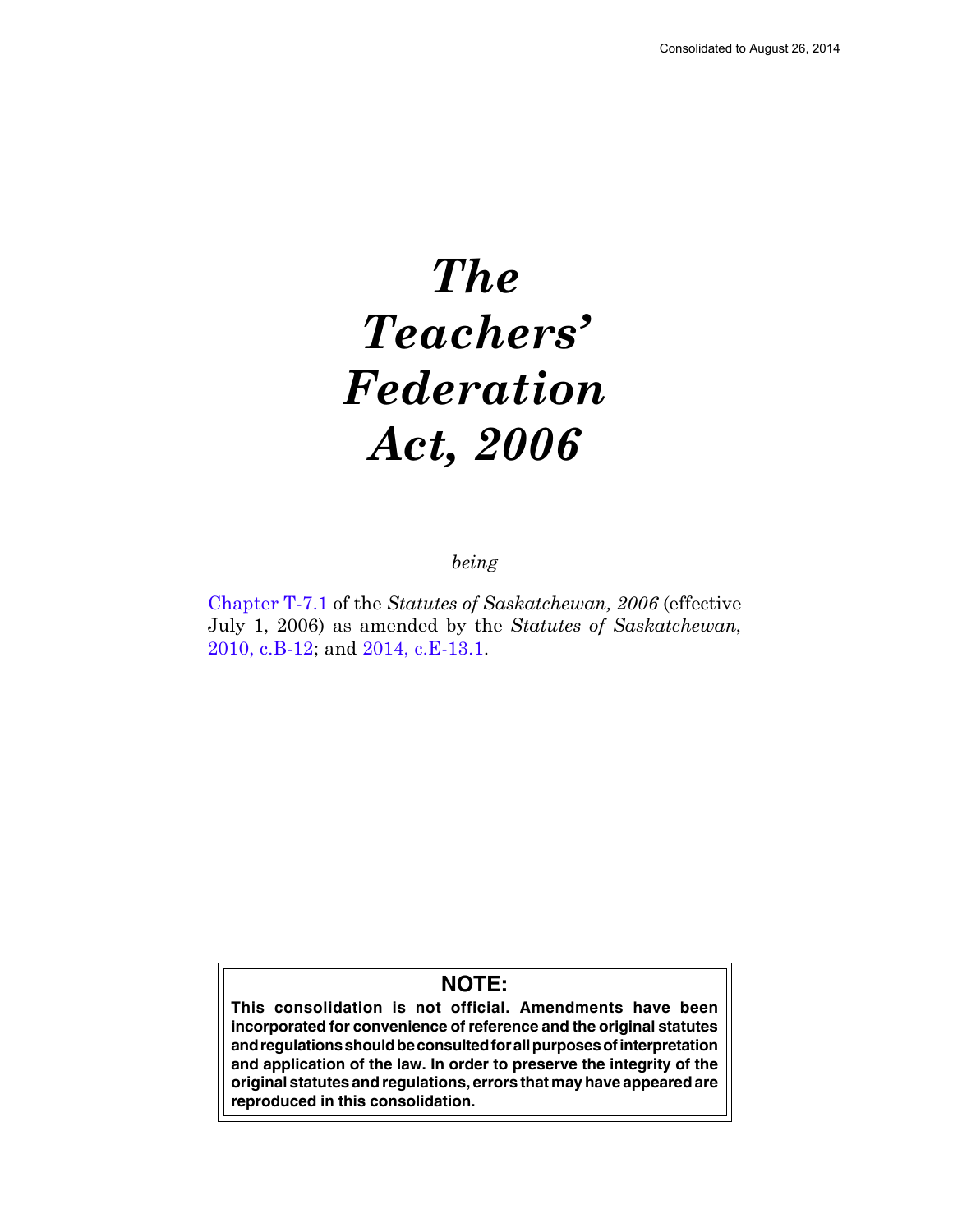# Table of Contents

# PART I Title and Interpretation

- 1 Short title
- 2 Interpretation

# PART II Governance of the Federation

- 3 Continuation
- 4 Powers of the federation
- 5 Purposes
- 6 Borrowing
- 7 Plans' funds
- 8 Council
- 9 Responsibilities of council
- 10 Executive
- 11 Financial records
- 12 Committees
- 13 Appointment of chief executive officer

# PART III Bylaws

- 14 Procedures
- 15 Bylaws
- 16 Filing of bylaws

#### PART IV

# Regulatory

- 17 Memberships
- 18 Deductions from salary

#### PART V Pension Plans

- 19 Pension plans
- 20 Registration

#### PART VI Discipline

- 21 Interpretation and application of Part
- 22 Ethics committee and competency committee
- 23 Public appointee
- 24 Preliminary investigation
- 25 Hearings
- 26 Attendance at hearings
- 27 Legal or other assistance
- 28 Hearing procedure
- 29 Professional incompetence
- 30 Professional misconduct
- 31 Mediation
- 32 Not guilty
- 33 Penalty hearings
- 34 Appeal
- 35 Discipline

# PART VII

# Collective Interests of Teachers

- 36 Limitation on teacher representation
- 37 Collective interests of teachers

#### PART VIII General

- 38 Immunity
- 39 Certain acts do not apply
- 40 Service
- 41 Prohibition on entitlement

# PART IX Transitional, Repeal and Coming into Force

- 42 Transitional—bylaws
- 43 Transitional—executive and council
- 44 Transitional—plan, pension plan or fund
- 45 Transitional—committee
- 46 Transitional—inquiry or appeal
- 47 R.S.S. 1978, c.T-7 repealed
- 48 Coming into force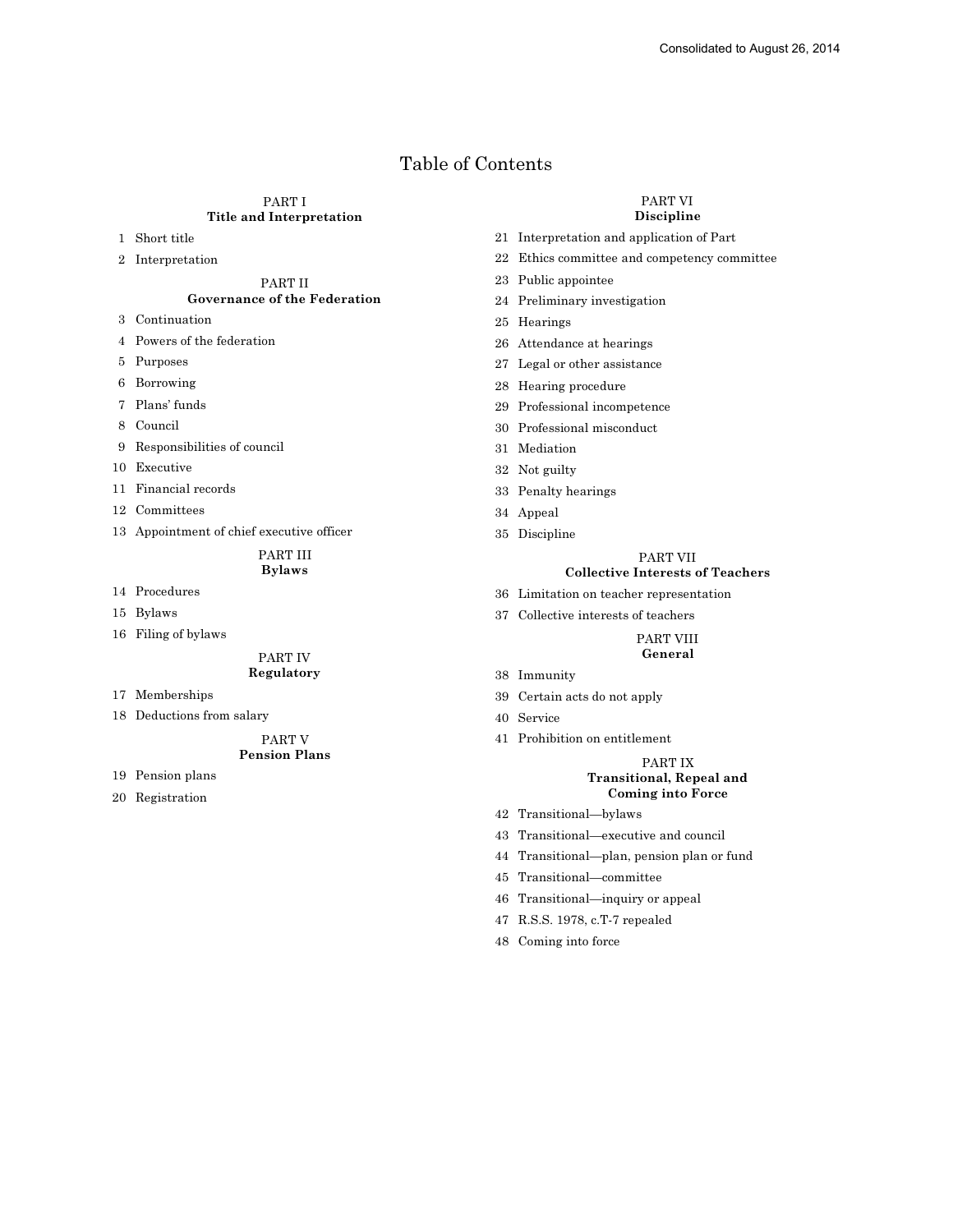# CHAPTER T-7.1

# An Act respecting the Teaching Profession and repealing The Teachers' Federation Act

# PART I Title and Interpretation

# Short title

1 This Act may be cited as The Teachers' Federation Act, 2006.

## Interpretation

2 In this Act:

(a) "**board**" means an employer mentioned in subclauses  $2(1)(l)(i)$  to (v) of The Teachers Superannuation and Disability Benefits Act;

(b) "conseil scolaire" means conseil scolaire as defined in The Education Act, 1995;

(c) "council" means the council of the federation;

(d) "councillor" means a councillor of the council;

- (e) "court" means the Court of Queen's Bench;
- (f) "department" means the department over which the minister presides;
- (g) "employer" means:
	- (i) a board;
	- (ii) the Saskatchewan School Boards Association;
	- (iii) the federation; and

(iv) another employer of a teacher that is approved by the Lieutenant Governor in Council;

(h) "executive" means the executive of the federation as constituted pursuant to section 10;

(i) "federation" means the Saskatchewan Teachers' Federation continued pursuant to section 3;

(j) "fund" means a fund established for a plan or a pension plan pursuant to subsection 7(1);

(k) "local association" means a local association established pursuant to the bylaws of the federation;

(l) "member" means a member of the federation;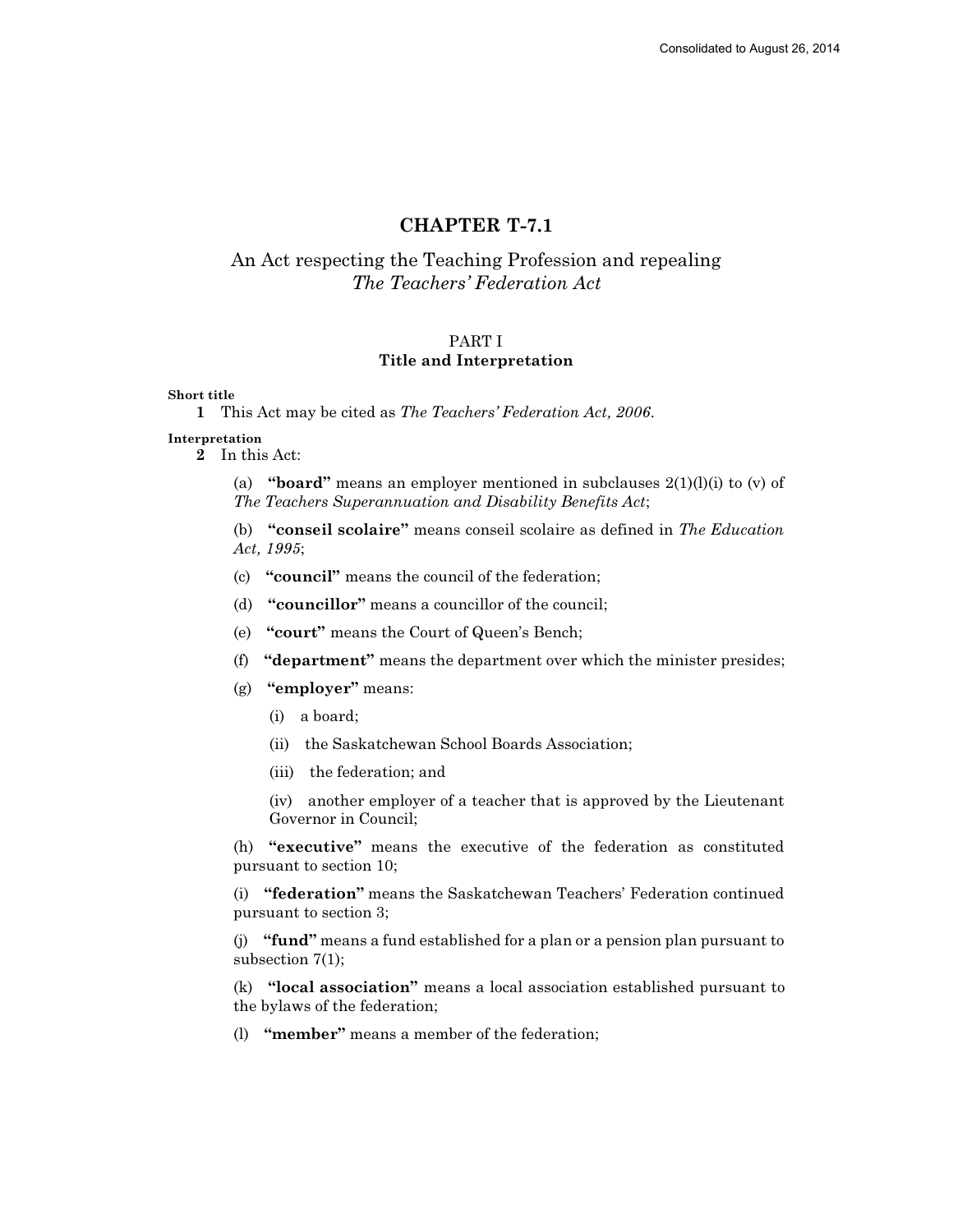(m) "minister" means the member of the Executive Council to whom for the time being the administration of this Act is assigned;

(n) "participant" means a person who is required to pay premiums or contributions to a plan and entitled to benefits from the plan;

(o) "pension plan" means a pension plan established by the federation for teachers;

(p) "pension plan participant" means a teacher who is required to contribute to the pension plan pursuant to subsection 19(2);

(q) "plan" means a wellness, income support, employee pension, or retirement benefit plan established by the federation;

 $(r)$  "school division" means a school division as defined in The Education Act, 1995;

(s) "special resolution" means a resolution passed by a majority of not less than two-thirds of the votes cast by councillors who voted with respect to that resolution;

(t) "teacher" means a person holding a valid teacher's certificate;

(u) "teacher's certificate" means a valid Saskatchewan teacher's certificate issued pursuant to regulations made pursuant to The Education Act, 1995 or any former Education Act.

2006, c.T-7.1, s.2.

# PART II Governance of the Federation

#### Continuation

3 The Saskatchewan Teachers' Federation is continued as a corporation.

2006, c.T-7.1, s.3.

## Powers of the federation

4(1) The federation has all the powers necessary to carry out the purposes of the federation mentioned in section 5 and to exercise the rights and authorities set out in this Act.

(2) The federation has the capacity to carry on its activities, conduct its affairs and exercise its powers in any jurisdiction outside Saskatchewan to the extent and in the manner that the laws of that jurisdiction permit.

2006, c.T-7.1, s.4.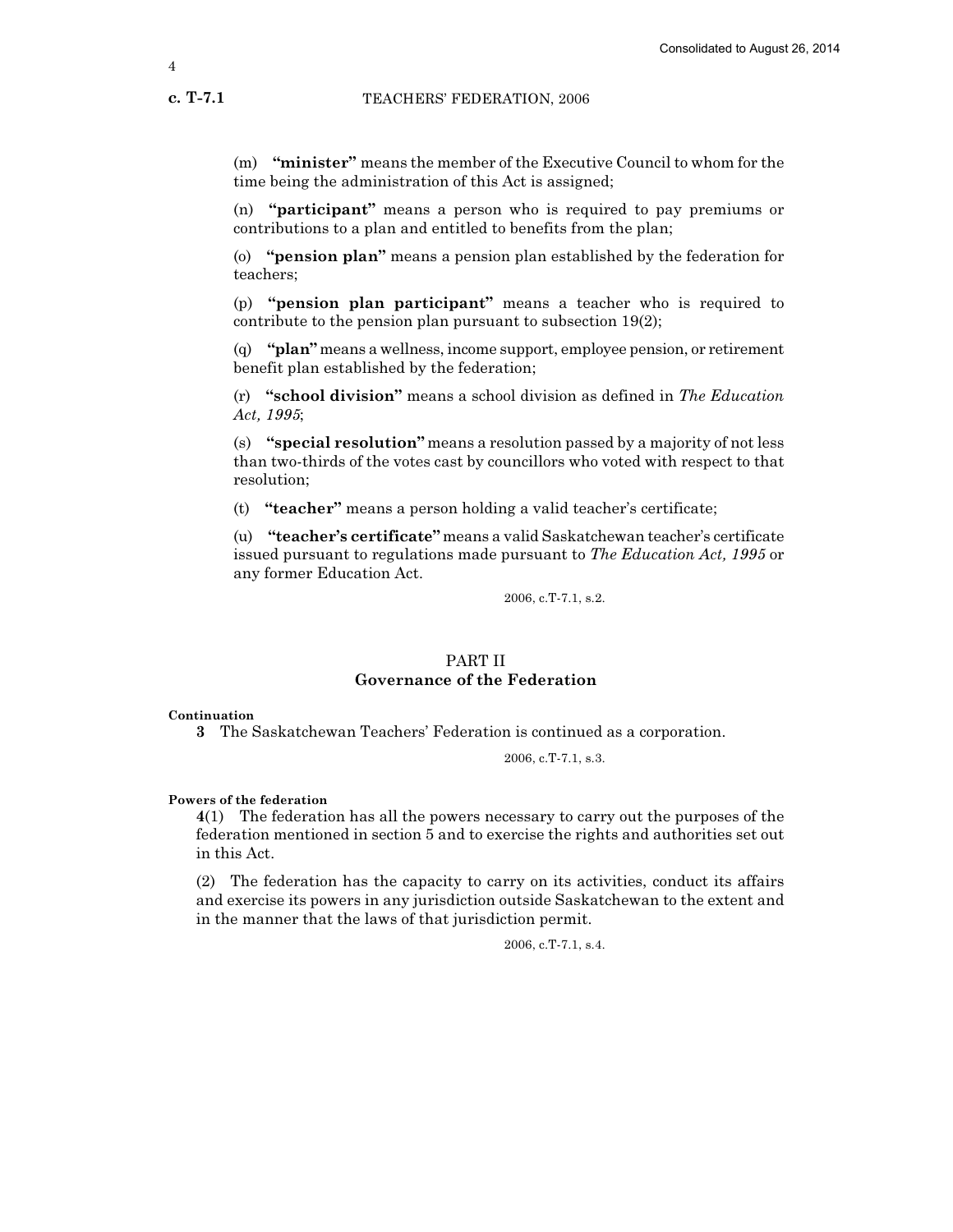c. T-7.1

Purposes

5 The purposes of the federation are:

(a) to represent and support teachers;

(b) to carry on activities, in a manner consistent with the public interest, that improve:

- (i) the quality of education; and
- (ii) the delivery of educational support for and by teachers;

(c) to provide, primarily for the benefit of its members or former members, plans and pension plans;

- (d) to promote the cause of education;
- (e) to raise the status of the teaching profession;

(f) to promote and safeguard the interests of teachers and secure conditions that support the best possible professional service;

- (g) to influence public opinion regarding educational affairs;
- (h) to secure for teachers a greater influence in educational affairs;

(i) to provide advice, assistance and legal protection to members in their professional duties and relationships;

- (j) to establish and administer plans and pension plans;
- (k) to pay benefits from the plans and pension plans;
- (l) to act as the trustee for any fund established pursuant to this Act;

(m) to represent teachers in collective bargaining in accordance with The Education Act, 1995; and

(n) to establish and maintain standards of professional ethics and competency for teachers in accordance with Part VI.

#### 2006, c.T-7.1, s.5.

#### Borrowing

6(1) The federation may acquire, hold, mortgage, lease, sell or dispose of real and personal property for its corporate purposes.

(2) The federation may authorize a fund, other than a fund established pursuant to subsection 7(1) for a pension plan, to:

- (a) borrow money to pay an obligation of that fund;
- (b) issue, reissue, sell or pledge debt obligations of that fund; or

(c) mortgage or create a security interest in all or any property of the fund to secure any debt obligation of that fund.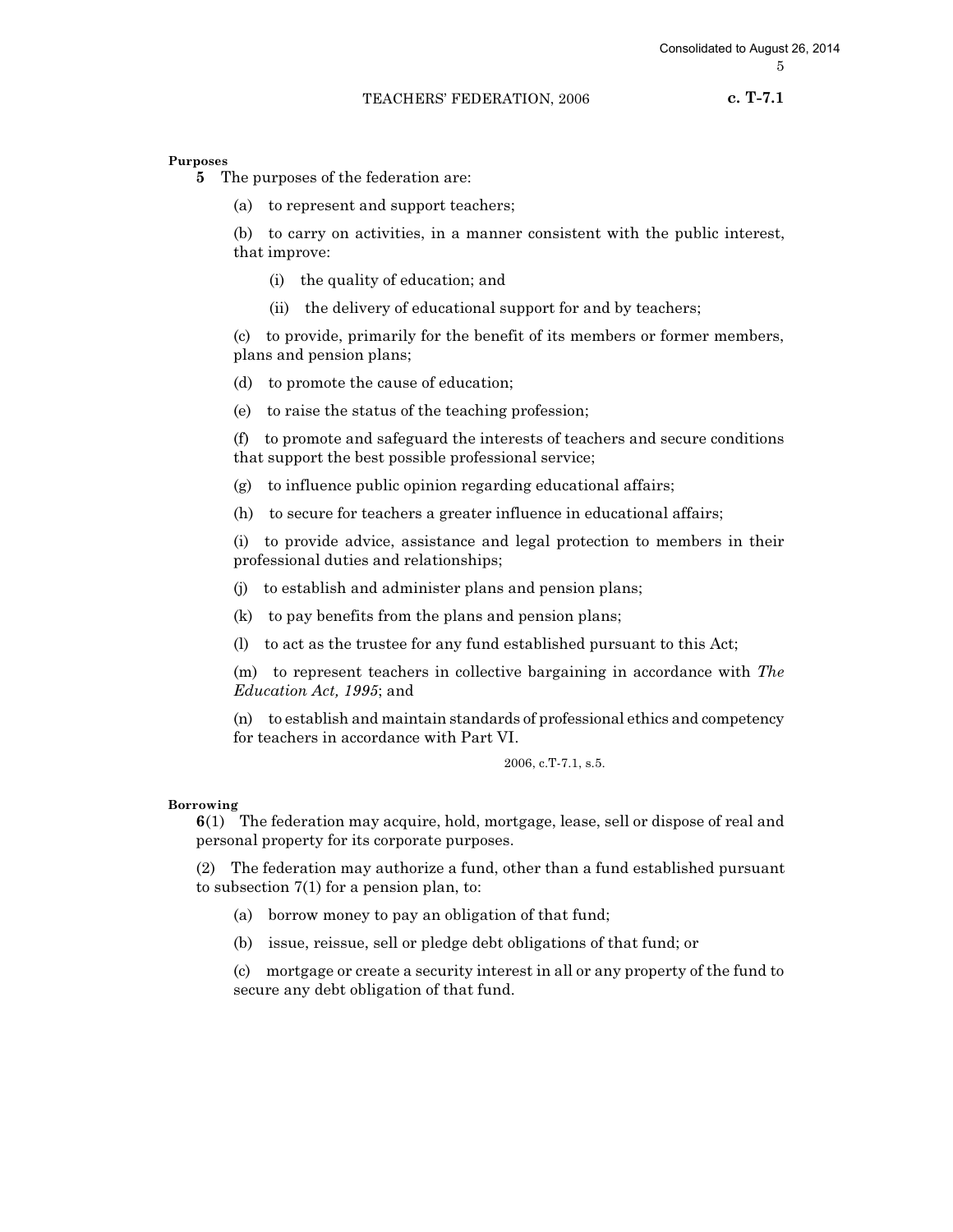- (3) The federation may for its corporate purposes:
	- (a) borrow money;
	- (b) issue, reissue, sell or pledge debt obligations;

(c) mortgage or create a security interest in all or any of its property to secure any debt obligation; or

(d) give a guarantee to secure an obligation of the federation.

2006, c.T-7.1, s.6.

## Plans' funds

7(1) The federation shall establish a separate fund for any plan or pension plan it establishes.

- (2) Each fund shall be kept separate from any other fund.
- (3) No person shall:
	- (a) transfer money from one fund to another fund;
	- (b) use money from one fund to pay the obligations of another fund; or

(c) use money from one fund in any way or for any purpose other than for the plan or pension plan for which the fund was established.

(4) The federation may assess and collect premiums and contributions from participants for any plan established.

(5) The federation shall act as the trustee for the assets of any fund established pursuant to subsection (1).

(6) The federation shall hold the assets of each fund in trust solely for the benefit of the participants of the plan or the pension plan participants of the pension plan for which the fund was established.

(7) The federation shall invest the assets of funds it holds pursuant to this section in securities authorized for investment in accordance with the Pension Benefits Standards Regulations, 1985 (Canada), S.O.R./87-19.

(8) The executive may appoint an administrative board for a plan or a pension plan and delegate to that administrative board the management of that plan or pension plan.

2006, c.T-7.1, s.7.

# Council

8(1) The council consists of the number of councillors prescribed in the bylaws elected by the local associations in accordance with this Act and the bylaws.

- (2) Each councillor holds office for the term prescribed in the bylaws.
- (3) The council shall meet annually.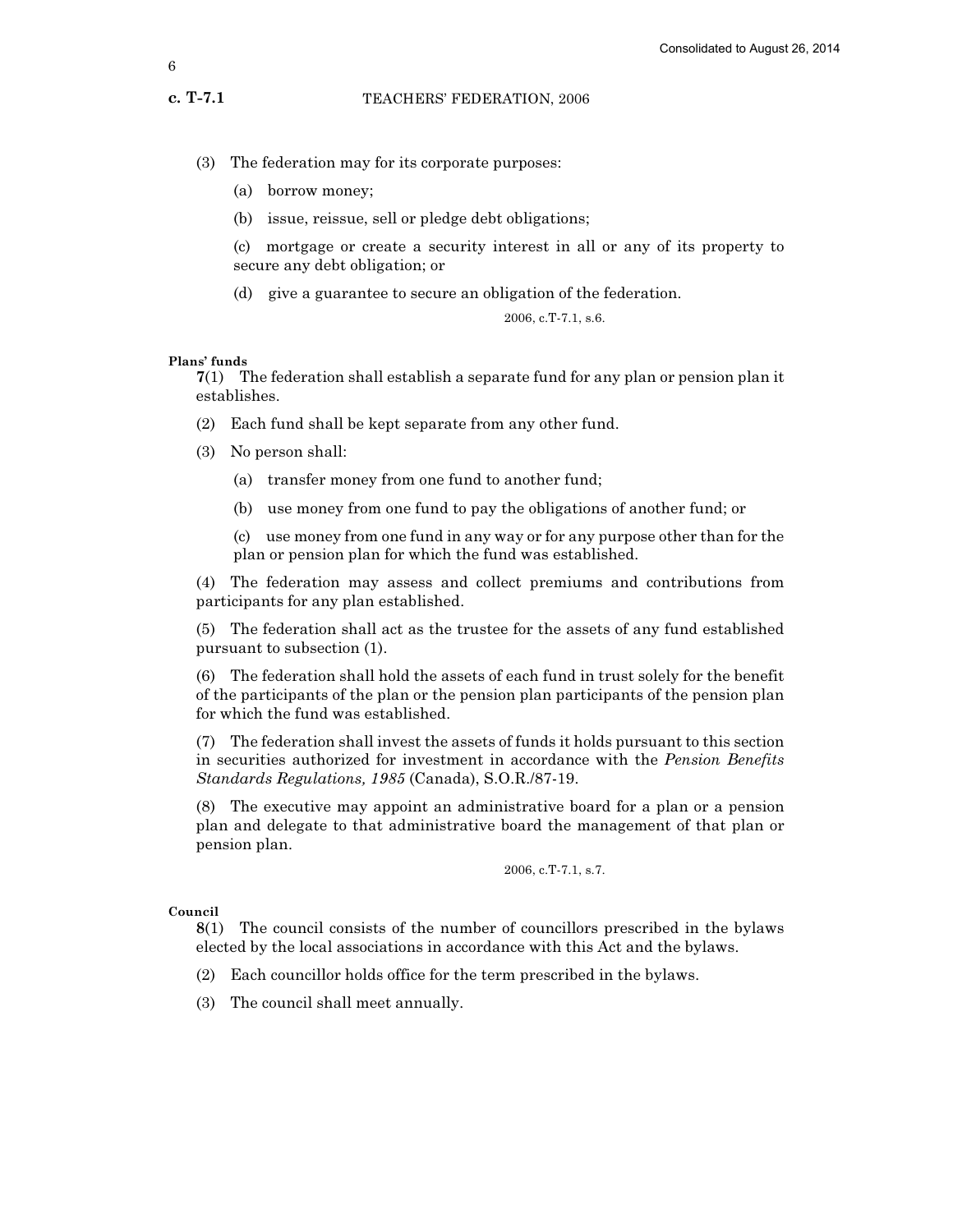c. T-7.1

(4) A special meeting of the council shall be held on the written request of the number of councillors specified in the bylaws or at the call of the president for the transaction of the business that is specified in the request or call.

(5) Two-thirds of the councillors holding office shall be a quorum for meetings of the council.

(6) Any matter before the council shall be decided by a majority vote of those present and voting except matters pertaining to bylaws, which shall be decided by a special resolution.

(7) A councillor shall:

(a) act on the council as the representative of the local association that elected him or her as long as he or she remains a member of that local association; and

(b) carry out the policies of the federation in the local association of which he or she is a member.

(8) Councillors are entitled to remuneration and reimbursement for expenses as prescribed in the bylaws.

2006, c.T-7.1, s.8.

Responsibilities of council

9(1) The council shall:

- (a) adopt policies for the guidance of the federation;
- (b) approve the establishment of any plan or pension plan by the federation;

(c) approve the premiums and contributions, recommended by the executive, to be paid by participants for each plan and the rate of contribution to be paid by pension plan participants to the pension plan;

(d) elect members of the executive in accordance with the bylaws;

(e) subject to the bylaws, elect from their number a president and vicepresident for the federation as members of the executive;

- (f) approve an annual budget for the federation;
- (g) determine the location of the head office in Saskatchewan;
- (h) set the fiscal year of the federation;

(i) approve the membership fees, recommended by the executive, to be paid by members to the federation; and

(j) perform any other duties prescribed by this Act or the bylaws.

(2) No financial matter shall be approved by the council unless the executive recommended its approval.

2006, c.T-7.1, s.9.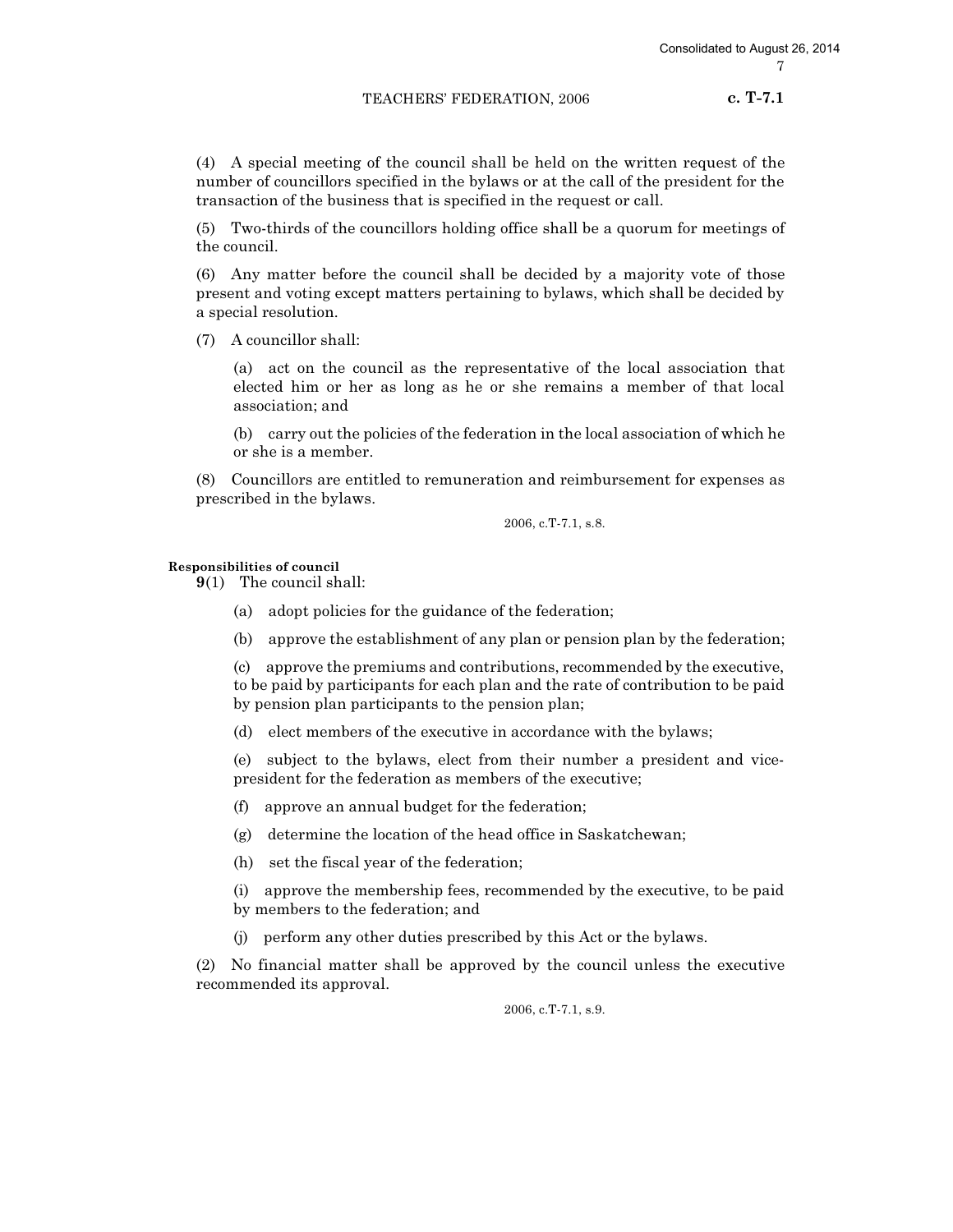Executive

10(1) The executive shall manage and regulate the activities of the federation.

(2) The executive shall consist of not less than eight councillors and not more than 12 councillors, as determined by the bylaws.

(3) The executive shall be elected by the council in accordance with the bylaws.

(4) Each member of the executive holds office for the term specified in the bylaws or as may be specified at the time of election.

(5) If there is a vacancy on the executive, the remaining members of the executive may appoint another councillor to fill that vacancy.

(6) No person shall be elected or appointed to the executive unless that person consents to the nomination or appointment.

(7) A vacancy in the membership of the executive does not impair the power of the remaining members to act.

(8) Members of the executive are entitled to remuneration and reimbursement for expenses as prescribed in the bylaws.

(9) If a member of the executive has his or her teacher's certificate suspended, the member is suspended from the executive for the same period.

(10) If a member of the executive has his or her teacher's certificate cancelled, the member ceases to be a member of the executive on the day the teacher's certificate is cancelled.

(11) The executive may delegate any of its powers or responsibilities or the federation's powers or responsibilities to any committee, the chief executive officer or an employee of the federation.

2006, c.T-7.1, s.10.

Financial records

11(1) The executive shall ensure that the following are satisfactorily prepared and maintained:

(a) accounting records for the federation and for each fund;

(b) records of minutes and resolutions of the council, the executive, any committee and any administrative board.

(2) The executive shall ensure that annual financial statements are prepared for the federation and for any fund.

(3) The executive shall annually appoint an auditor or firm of auditors to audit the accounts and financial statements of the federation and any fund.

(4) The executive shall send a copy of the audited financial statements to each councillor at least 21 days before the annual meeting of the council.

2006, c.T-7.1, s.11.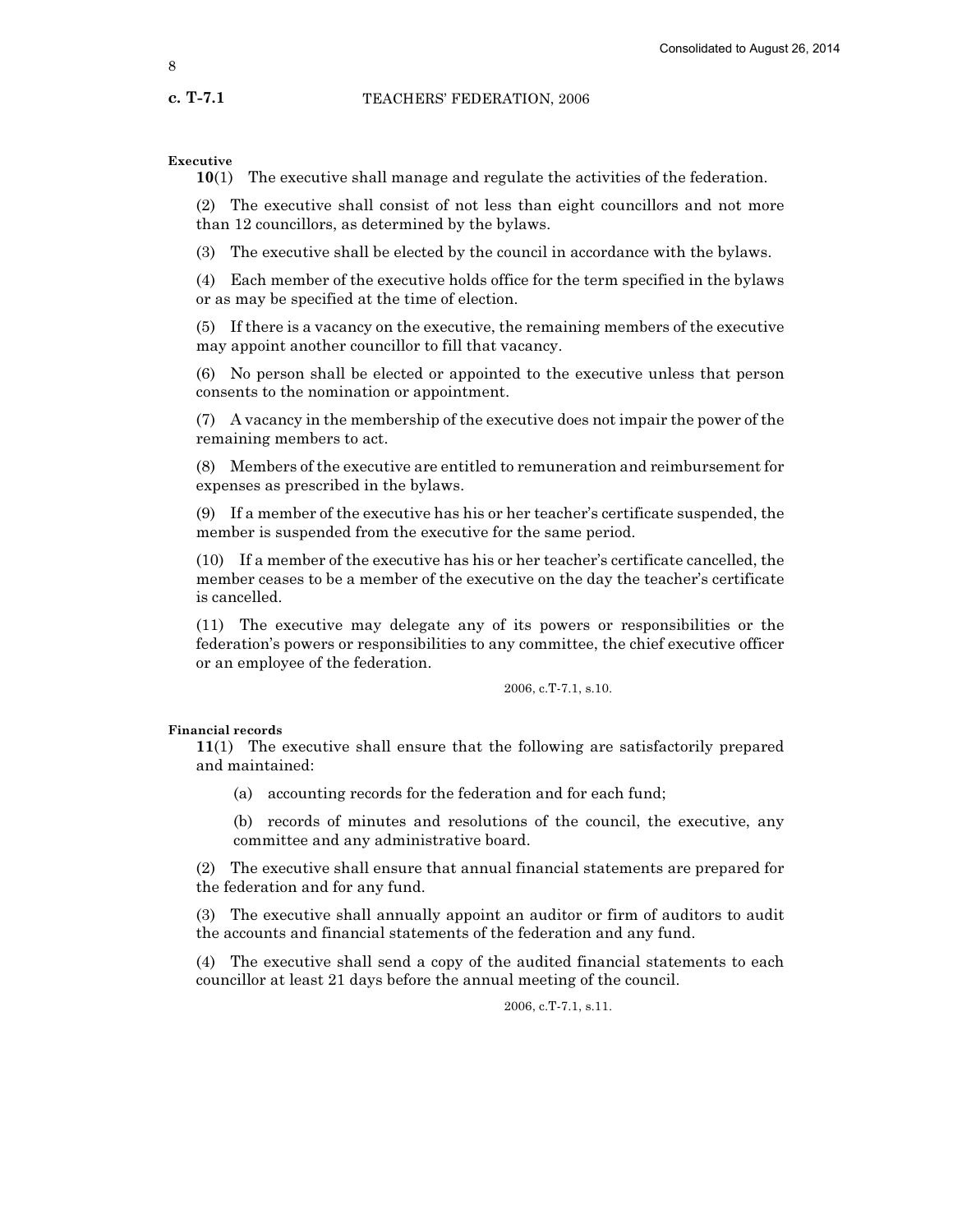c. T-7.1

# Committees

12(1) The executive may establish any committee of the executive that the executive considers necessary.

(2) The majority of the members of any committee established pursuant to subsection (1) must be members of the executive.

(3) Members of any committee established pursuant to subsection (1) are entitled to remuneration and reimbursement for expenses as prescribed in the bylaws.

2006, c.T-7.1, s.12.

# Appointment of chief executive officer

13 The executive shall appoint a chief executive officer for the federation.

2006, c.T-7.1, s.13.

# PART III Bylaws

#### Procedures

14(1) The council may, by special resolution, make bylaws for any purpose set out in section 15.

(2) A bylaw becomes effective on the day it is passed, unless a later date is specified in the bylaw.

(3) The chief executive officer shall forward copies of proposed bylaws to all councillors at least 14 days before the date of the meeting at which the bylaws are to be presented.

(4) The chief executive officer shall:

(a) notify each member of each bylaw made pursuant to subsection (1) within 150 days after the bylaw is made, varied or revoked; and

(b) cause each bylaw made pursuant to subsection (1) to be published in the Gazette.

2006, c.T-7.1, s.14.

#### Bylaws

15 Subject to this Act, bylaws may be made pursuant to section 14 for the following purposes:

(a) prescribing the number and the terms of office of members of the executive;

(b) governing the procedures for the election of members of the executive;

(c) prescribing the qualifications required to be a member of the executive;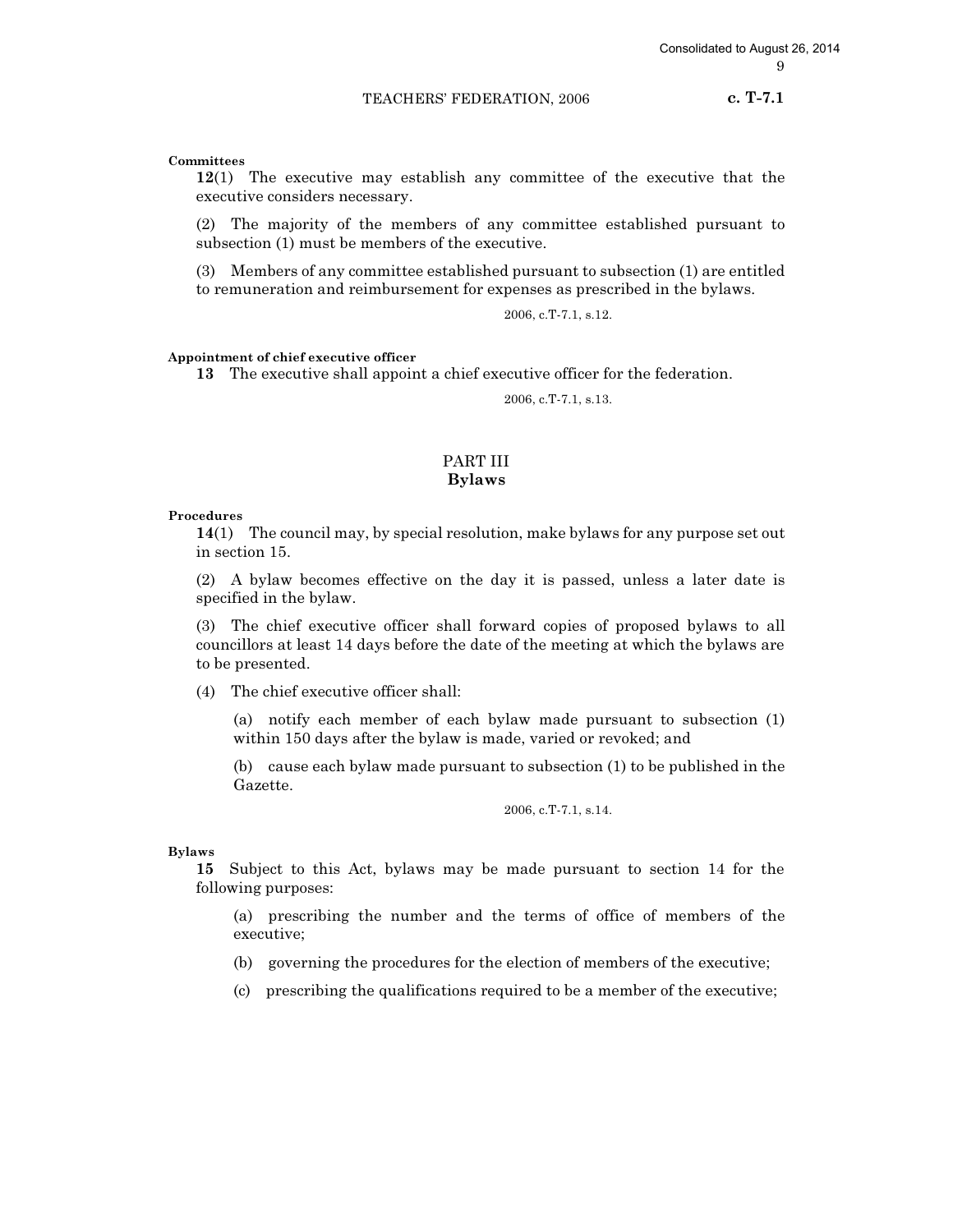c. T-7.1

(d) respecting the holding and procedures of meetings of the executive;

- (e) establishing local associations;
- (f) prescribing the eligibility criteria for members of local associations;

(g) prescribing the officers of the local associations and governing the procedures for the election of those officers;

(h) prescribing the duties of officers of local associations;

(i) prescribing the number of councillors and the terms of office of members of council;

- (j) governing the procedures for the election of members of council;
- (k) prescribing the qualifications required to be a member of council;

(l) prescribing the duties of members of council;

- (m) respecting the holding and procedures of meetings of council;
- (n) prescribing offices of the federation and the duties of each office;
- (o) respecting the calling and holding of meetings of the executive;
- (p) providing for a code of ethics for teachers;

(q) prescribing procedures for the review, investigation, hearing and disposition of complaints alleging that a member is guilty of professional misconduct, conduct not becoming to a teacher or professional incompetence;

(r) prescribing for the ethics committee and the competency committee:

(i) subject to subsections 22(1) and (2), the number of persons to be on each committee;

- (ii) the terms of members of each committee;
- (iii) the qualifications required to be a member of each committee;
- (iv) the quorum for each committee; and

(v) any other matter relating to the performance by each committee of its duties in the carrying on of its activities;

(s) establishing any committees that are considered necessary, other than committees established pursuant to section 12, and prescribing the manner of appointment of committee members;

(t) providing for any other thing that is necessary for the effective administration of the federation;

(u) establishing categories of membership and prescribing the rights and privileges of each category;

- (v) setting requirements for maintenance of membership;
- (w) governing the procedures for mediation services;

(x) prescribing any other matters considered necessary for the better carrying out of this Act.

2006, c.T-7.1, s.15.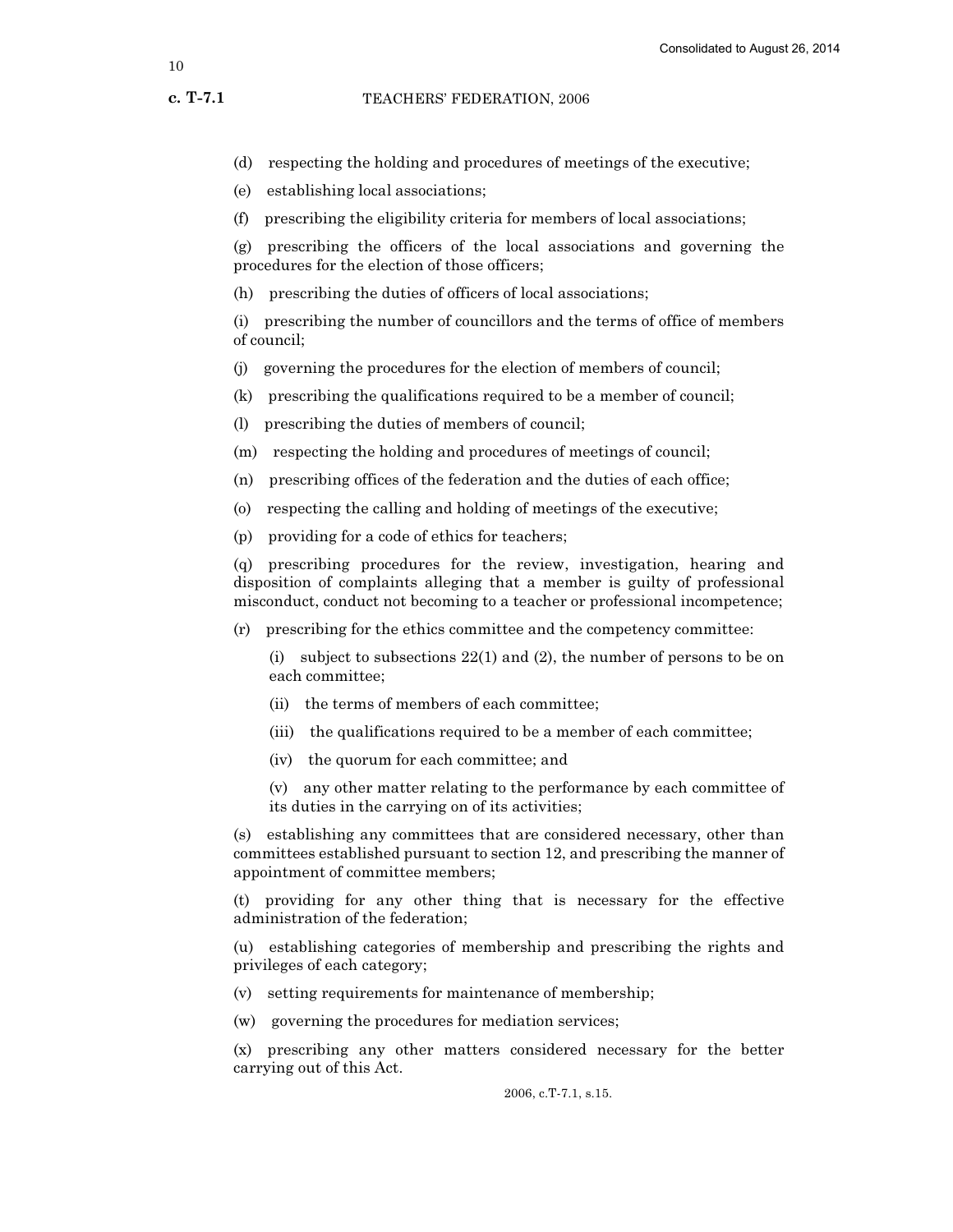Filing of bylaws

16(1) The federation must file with the Director of Corporations two copies, certified by the chief executive officer to be true copies, of any bylaw or amendment made within 30 days after the day it is made.

(2) Failure to file any bylaw or amendment, as required by subsection (1), invalidates the bylaw or amendment on the  $31<sup>st</sup>$  day after it was made.

(3) A copy of each bylaw and amendment filed pursuant to subsection (1) is to be laid before the Assembly by the minister responsible for the administration of The Business Corporations Act pursuant to section 13 of The Executive Government Administration Act.

(4) If a bylaw or amendment laid before the Assembly is found by the Assembly to be beyond the powers delegated by the Legislature or to be in any way prejudicial to the public interest, the bylaw or amendment ceases to have effect and is deemed to have been revoked.

(5) If it appears from any Votes and Proceedings of the Legislative Assembly that a bylaw or amendment has ceased to have effect, the Clerk of the Legislative Assembly shall forward two copies of those Votes and Proceedings to the Director of Corporations and at the same time advise him or her that the copies are forwarded pursuant to this subsection.

(6) If the Director of Corporations receives copies of the Votes and Proceedings pursuant to subsection (5), the Director of Corporations shall retain one copy and forward the other copy to the federation and at the same time advise the federation that the copy is forwarded pursuant to this subsection.

> 2006, c.T-7.1, s.16; 2010, c.B-12, s.65; 2014, c.E-13.1, s.62.

# PART IV Regulatory

Memberships

17(1) Any person employed as a teacher in a school organized, continued or receiving or eligible to receive grants pursuant to *The Education Act, 1995* must, as a condition of his or her employment, be a member of the federation.

(2) Subject to the approval of the executive and any terms and conditions that the executive may consider necessary, the following persons are eligible for associate membership in the federation:

(a) members of the Saskatchewan League of Educational Administrators, Directors and Superintendents;

(b) teachers who are members of the faculties of The University of Regina, the University of Saskatchewan and any affiliated or federated colleges of those universities;

(c) persons who are declared by the executive to be eligible to become associate members of the federation; and

(d) teachers employed by other employers approved by the Lieutenant Governor in Council.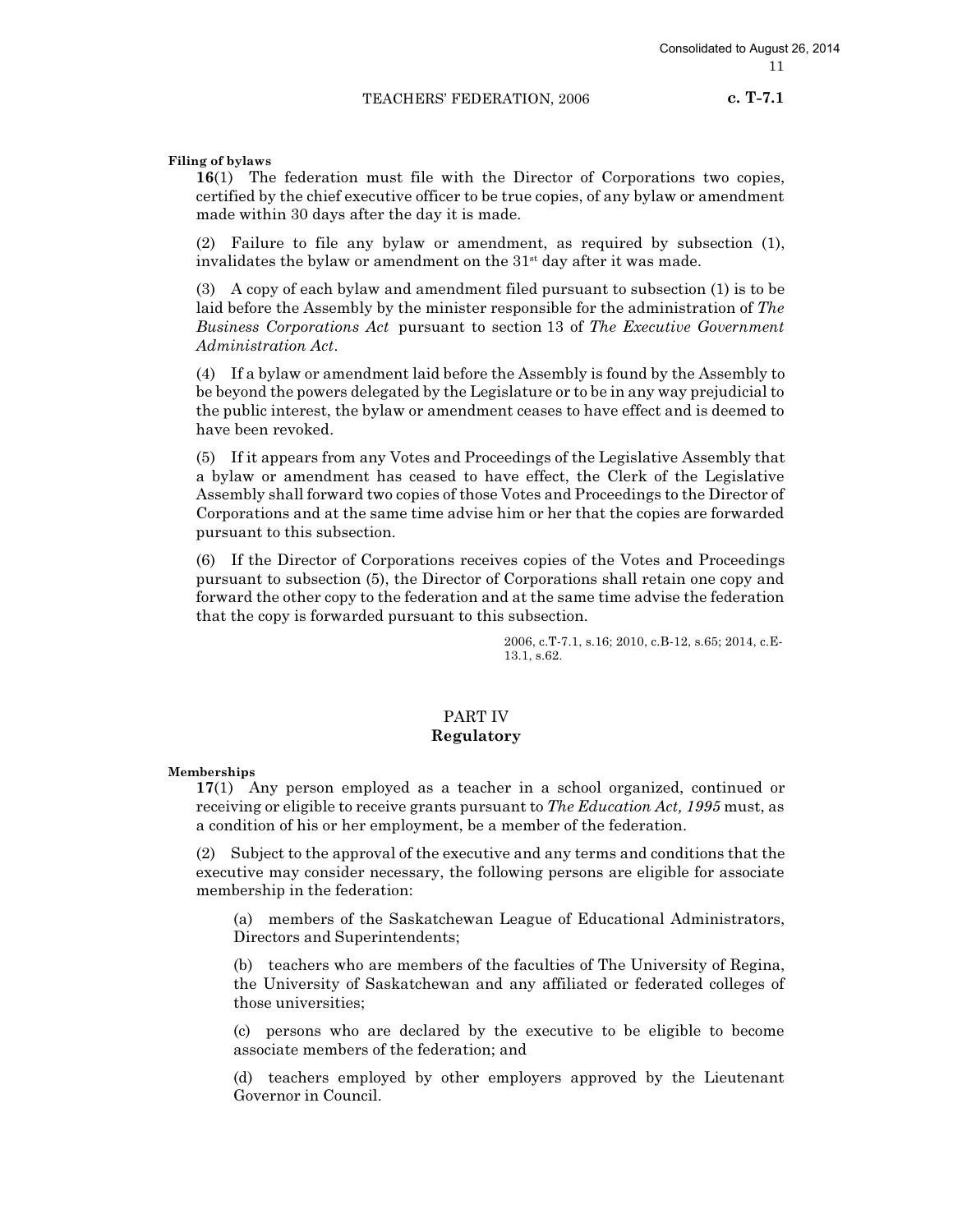(3) Subject to the approval of the executive and to any terms and conditions that the executive may consider necessary, the following persons are eligible for membership in the federation:

(a) students enrolled in a teacher education program;

(b) teachers working in schools operated in Saskatchewan pursuant to the Indian Act (Canada);

(c) any teachers to whom subsections (1) and (2) do not apply.

2006, c.T-7.1, s.17.

# Deductions from salary

18(1) Every employer must deduct from any salary payable to a member in each month from September to June any amount determined pursuant to the bylaws for membership fees.

(2) Every employer must deduct from any salary payable to a participant in each month from September to June any contributions and premiums for any plan.

(3) Every employer must remit to the federation the amounts deducted pursuant to subsections (1) and (2) on a monthly basis not later than 10 days after the last day of each month.

(4) If a change is made in any of the amounts to be deducted pursuant to subsection (1) or (2), the chief executive officer must notify every employer by registered mail of the change.

2006, c.T-7.1, s.18.

# PART V Pension Plans

#### Pension plans

19(1) A pension plan must provide for the retirement benefits approved by the council.

(2) Every teacher shall contribute to the pension plan at the rate approved by council who, after June 30, 1991:

- (a) is employed:
	- (i) as a teacher by a board;

(ii) by another employer in a position requiring the professional qualifications and experience of a teacher; or

(iii) by a board of education as defined in The Education Act,  $1995$  or by the conseil scolaire and who has been designated as not being a teacher by The Educational Relations Board, but whose position requires the professional qualifications and experience of a teacher; and

(b) is not required to make contributions to the Teachers' Superannuation Fund pursuant to The Teachers Superannuation and Disability Benefits Act.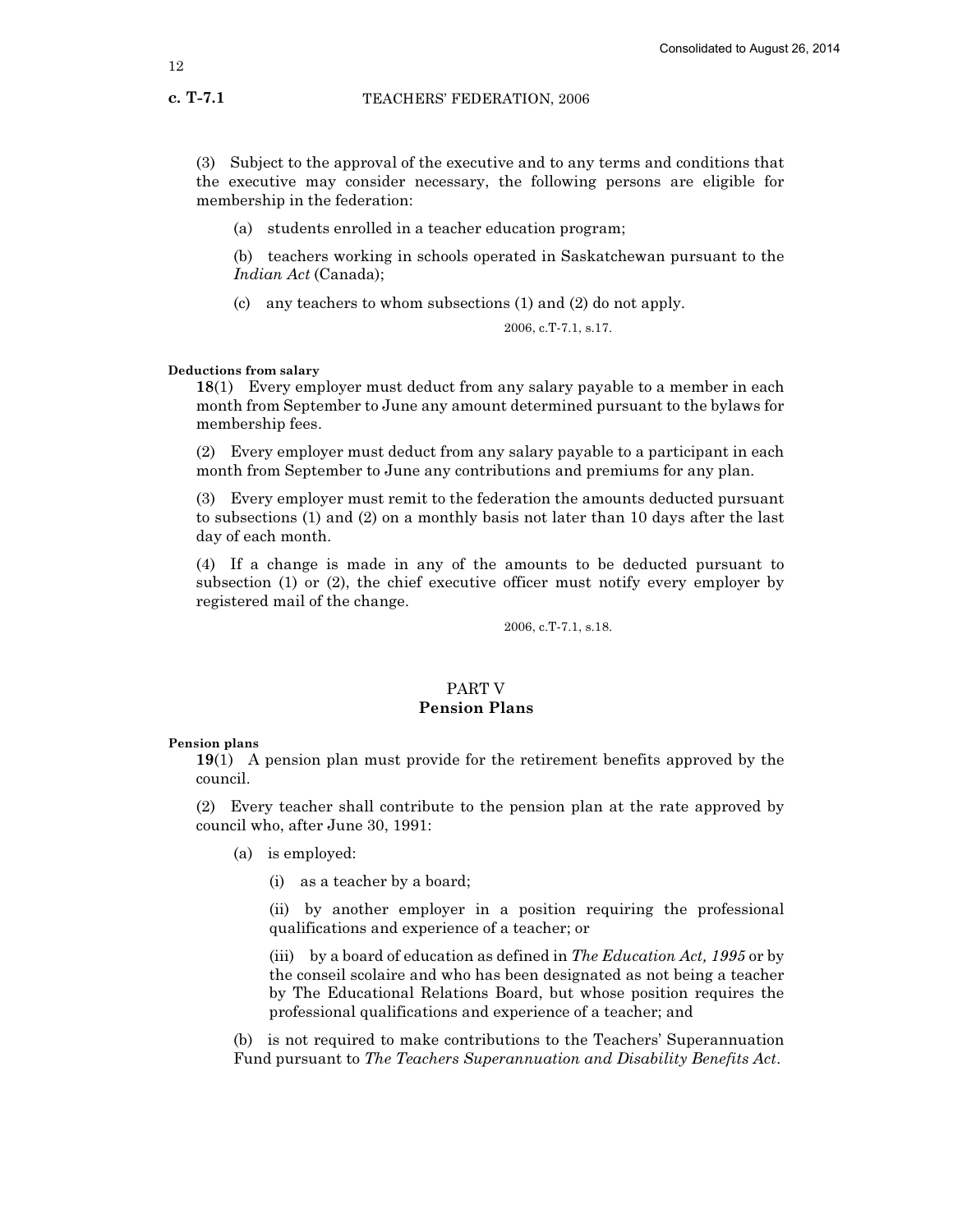(3) The pension plan may allow pension plan participants to make voluntary contributions.

(4) Every employer of a pension plan participant must deduct from that person's monthly salary the amount required to be contributed pursuant to subsection (2).

(5) Every employer, except a board, of a pension plan participant must for that pension plan participant contribute to the federation an amount equal to the amount that the Minister of Finance would be required to contribute with respect to that pension plan participant pursuant to subsection 43(1) of The Teachers Superannuation and Disability Benefits Act if that pension plan participant was employed by a board.

(6) Any deduction pursuant to subsection (4) or the amount required to be contributed pursuant to subsection (5) must be:

(a) remitted to the federation by the employer and received by the federation not later than 10 days after the last day of each month; and

(b) deposited by the federation into a pension plan fund.

2006, c.T-7.1, s.19.

Registration

 $20(1)$  The federation shall submit every pension plan for registration pursuant to The Pension Benefits Act, 1992.

(2) Notwithstanding The Pension Benefits Act, 1992, a pension plan that has been submitted for registration by the federation may contain provisions that:

(a) provide for the administration of the pension plan by the federation;

(b) limit the financial contributions to the pension plan by the employers or persons on behalf of the employers to the contributions set out in a collective agreement entered into pursuant to The Education Act, 1995;

(c) permit pension plan participants to make contributions to the pension plan in excess of the contributions made by or on behalf of the employer;

(d) authorize the application of the contributions of a pension plan participant mentioned in clause (c) to offset more than 50% of the pension plan participant's immediate or deferred life annuity;

(e) provide that the amount of any contribution made by a pension plan participant that exceeds the amount of any contribution made by or on behalf of the employer is not a required contribution for the purposes of The Pension Benefits Act, 1992;

(f) provide for making contributions each month from September to June inclusive;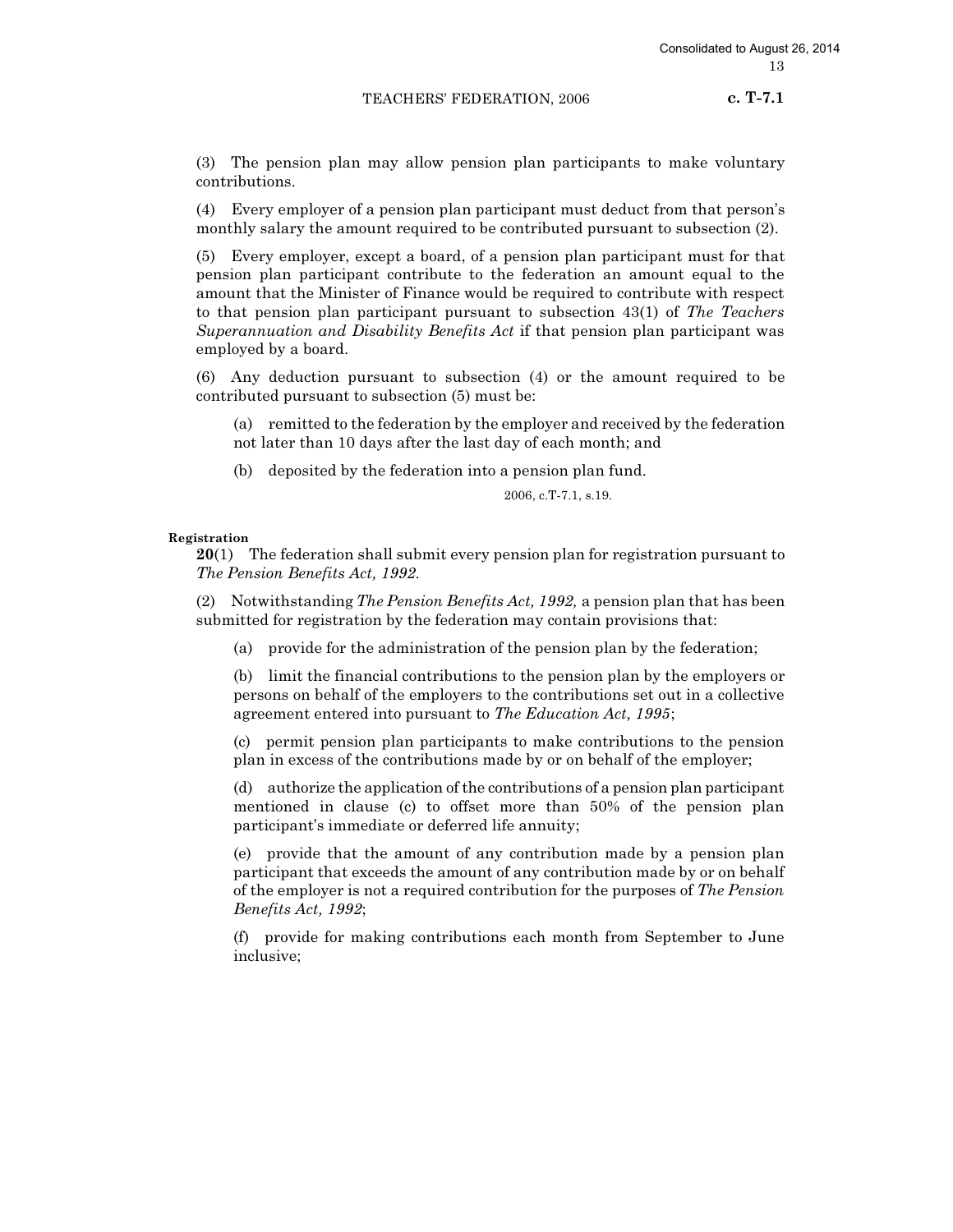(h) provide for the investment of any money in a fund in accordance with the Pension Benefits Standards Regulations, 1985 (Canada), S.O.R./87-19.

(3) If a pension plan includes any of the provisions mentioned in subsection (2), the Superintendent of Pensions shall not for that reason refuse to register or cancel the registration of a pension plan.

(4) Notwithstanding The Pension Benefits Act, 1992, unless the federation consents to the declaration, the Superintendent of Pensions shall not declare that a pension plan is wound up in whole or in part.

(5) No amendments to The Pension Benefits Act, 1992 or regulations made pursuant to that Act that come into force after this section comes into force shall apply to any pension plan before the expiry of any collective agreement then in effect that was entered into pursuant to The Education Act, 1995.

(6) No person shall obtain any right or have any claim against the federation, a pension plan, a fund or any employer participating in a pension plan solely on the grounds that:

(a) the pension plan contains a provision mentioned in subsection (2) that does not comply with The Pension Benefits Act, 1992; or

(b) the pension plan does not contain a provision required by The Pension Benefits Act, 1992 if that provision would conflict with any provision mentioned in subsection (2) that is in the pension plan.

2006, c.T-7.1, s.20.

# PART VI Discipline

# Interpretation and application of Part

21 In this Part:

(a) "committee" means the ethics committee established pursuant to subsection 22(1) or the competency committee established pursuant to subsection 22(2);

- (b) "hearing" means a hearing held pursuant to section 25;
- (c) "member" includes the following persons:

(i) a teacher who is a member of the federation at the time that any proceeding pursuant to this Part is instituted against that teacher; or

c. T-7.1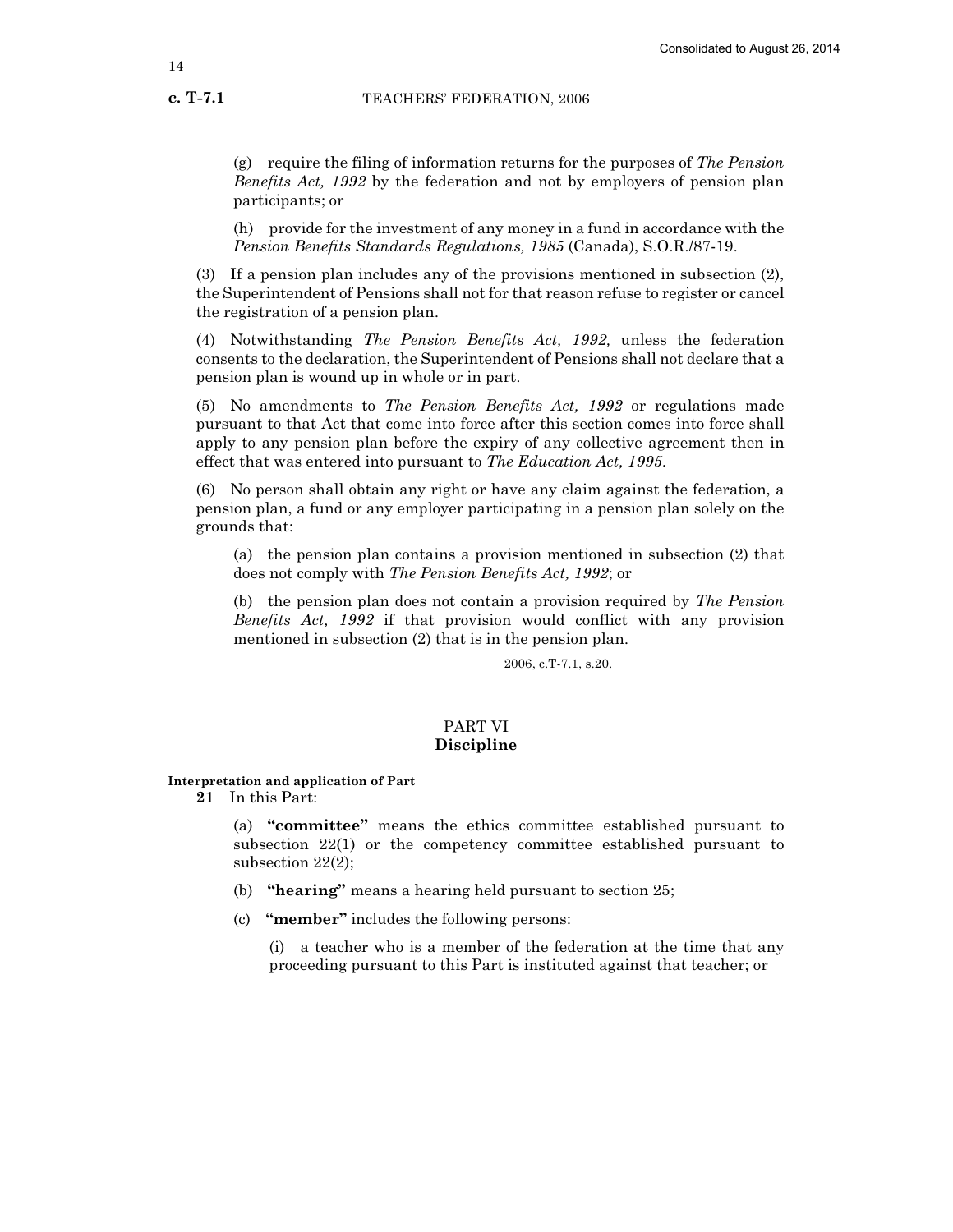c. T-7.1

(ii) a person who:

(A) at the time of the occurrence of the matter under investigation or complaint, was a teacher and a member of the federation; and

(B) on the date that any committee proceeding is instituted pursuant to this Part against that person, was a teacher and a member of the federation within the two years before the date the proceeding was instituted.

2006, c.T-7.1, s.21.

# Ethics committee and competency committee

22(1) The ethics committee is established consisting of at least five persons appointed by the council.

(2) The competency committee is established consisting of at least five persons appointed by the council.

(3) No person can be a member of both the ethics committee and the competency committee at the same time.

(4) If there is a vacancy on the ethics committee or the competency committee, the executive may appoint a person to fill the vacancy until the next meeting of council.

(5) The failure to make an appointment pursuant to subsection (4) or the absence or inability to act of a person appointed pursuant to subsection (1) or (2) does not impair the ability of the other members of the committees to act.

(6) Subject to this Act and the bylaws, each committee may make rules regulating its business and procedure.

2006, c.T-7.1, s.22.

### Public appointee

23(1) The Lieutenant Governor in Council may appoint one person who resides in Saskatchewan as a member of the ethics committee.

(2) If the Lieutenant Governor in Council appoints a person as a member of the ethics committee, the term of office of that person is not to exceed three years.

(3) A person appointed pursuant to subsection (1) holds office until that person's successor is appointed and is eligible for reappointment, but is not eligible to hold office for more than two consecutive terms.

(4) A person appointed pursuant to subsection (1) ceases to hold office if that person ceases to be a resident of Saskatchewan.

(5) A member of the ethics committee appointed pursuant to this section may exercise rights and serve as a member of the committee to the same extent as other members of the ethics committee.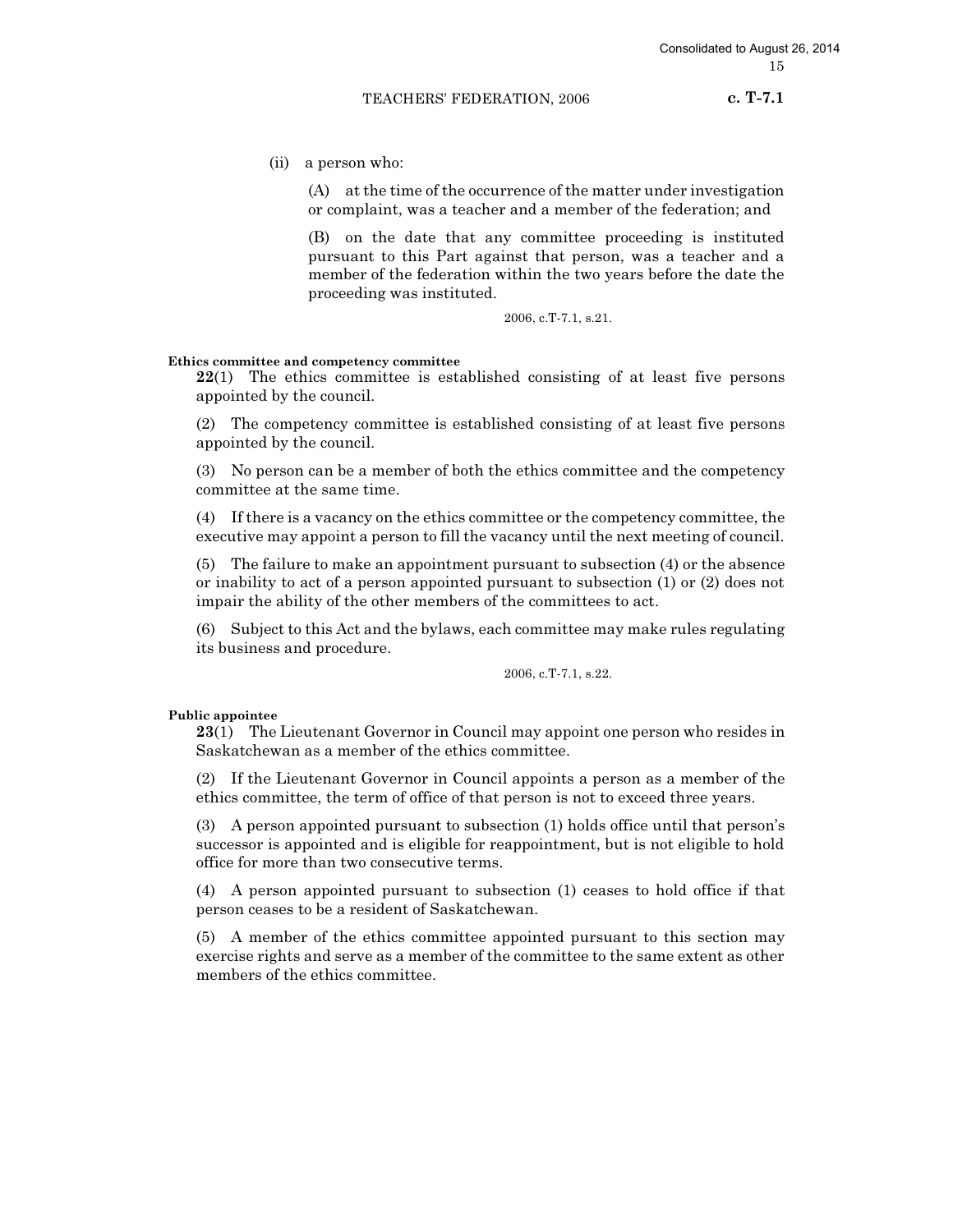(6) The failure to make an appointment pursuant to subsection (1) or the absence or inability to act of the person appointed pursuant to subsection (1) does not impair the ability of the other members of the ethics committee to act.

(7) The minister shall remunerate and reimburse for expenses the person appointed pursuant to subsection (1) at the rate determined by the Lieutenant Governor in Council.

2006, c.T-7.1, s.23.

Preliminary investigation

24 The executive may on its own motion, and upon the written complaint of any three members of the federation shall, make a preliminary investigation into the conduct of any member and may order a hearing by one of the committees.

2006, c.T-7.1, s.24.

Hearings

25(1) The ethics committee shall, on a written order of the executive or on its own motion, conduct a hearing to inquire into any complaint and determine whether or not a member is guilty of professional misconduct or conduct not becoming to a teacher.

(2) The competency committee shall, on a written order of the executive or on its own motion, conduct a hearing to inquire into any complaint and determine whether or not a member is guilty of carrying out the duties and responsibilities of a teacher in an incompetent manner.

2006, c.T-7.1, s.25.

## Attendance at hearings

26(1) A committee that conducts a hearing shall serve notice on the member whose conduct or competence is the subject of the hearing at least 14 days before a hearing, setting out the allegations made against that member and specifying the date, time and place of the hearing.

(2) If the member whose conduct or competence is the subject of the hearing fails to attend the hearing, the committee, on proof of service of the notice mentioned in subsection (1), may proceed with the hearing in his or her absence.

(3) If the member whose conduct or competence is the subject of the hearing does not appear and either the ethics committee or the competency committee determines to proceed in the member's absence, and in any other case with the consent in writing of that member, the committee may, either as to the whole case or as to any particular fact, proceed and act on evidence by affidavit.

2006, c.T-7.1, s.26.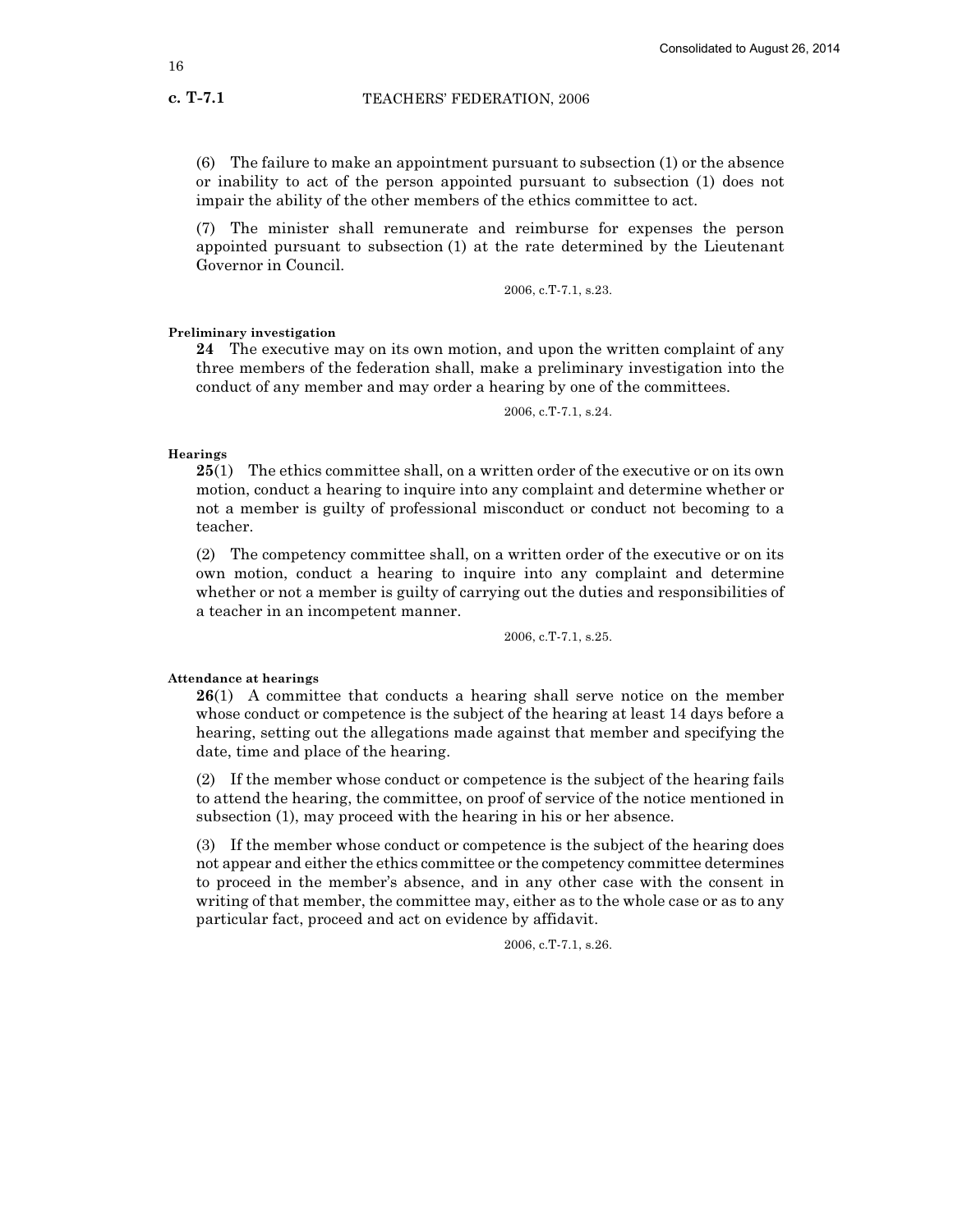c. T-7.1

# Legal or other assistance

 $27(1)$  A committee may employ, at the expense of the federation, any legal or other assistance that it considers necessary.

(2) The member whose conduct or competence is the subject of the hearing, at his or her own expense, may be represented by counsel.

2006, c.T-7.1, s.27.

# Hearing procedure

28(1) The committee shall hear the complaint and shall determine whether or not the member is guilty of professional misconduct or conduct not becoming to a teacher or professional incompetence, as the case may be, notwithstanding that the determination of a question of fact may be involved, and the committee need not refer any question to a court for adjudication.

(2) The committee may accept any evidence that it considers appropriate and is not bound by rules of law concerning evidence.

(3) The testimony of witnesses is to be under oath or affirmation administered by the chairperson of the committee.

(4) At a hearing, there is to be full right:

- (a) to examine, cross-examine and re-examine all witnesses; and
- (b) to present evidence in defence and reply.

(5) On application and payment of the appropriate fee, the local registrar of the court at any judicial centre shall issue writs of subpoena ad testificandum or subpoena duces tecum to all or any of the following:

(a) a member whose conduct or competence is the subject of a hearing pursuant to this Act;

- (b) a member of the committee;
- (c) the chief executive officer of the federation.

(6) If a writ issued pursuant to subsection (5) is disobeyed, the proceedings and penalties are those applicable in civil cases in the court.

(7) If, during the course of a hearing, the evidence shows that the member whose conduct or competence is the subject of the hearing may be guilty of a charge different from or in addition to any charge specified in the original complaint, the committee shall notify the member of that fact.

(8) If the committee proposes to amend, add to or substitute the charge in the complaint, the committee shall adjourn the hearing for any period that the committee considers sufficient to give the member an opportunity to prepare a defence to the amended complaint, unless the member consents to continue the hearing.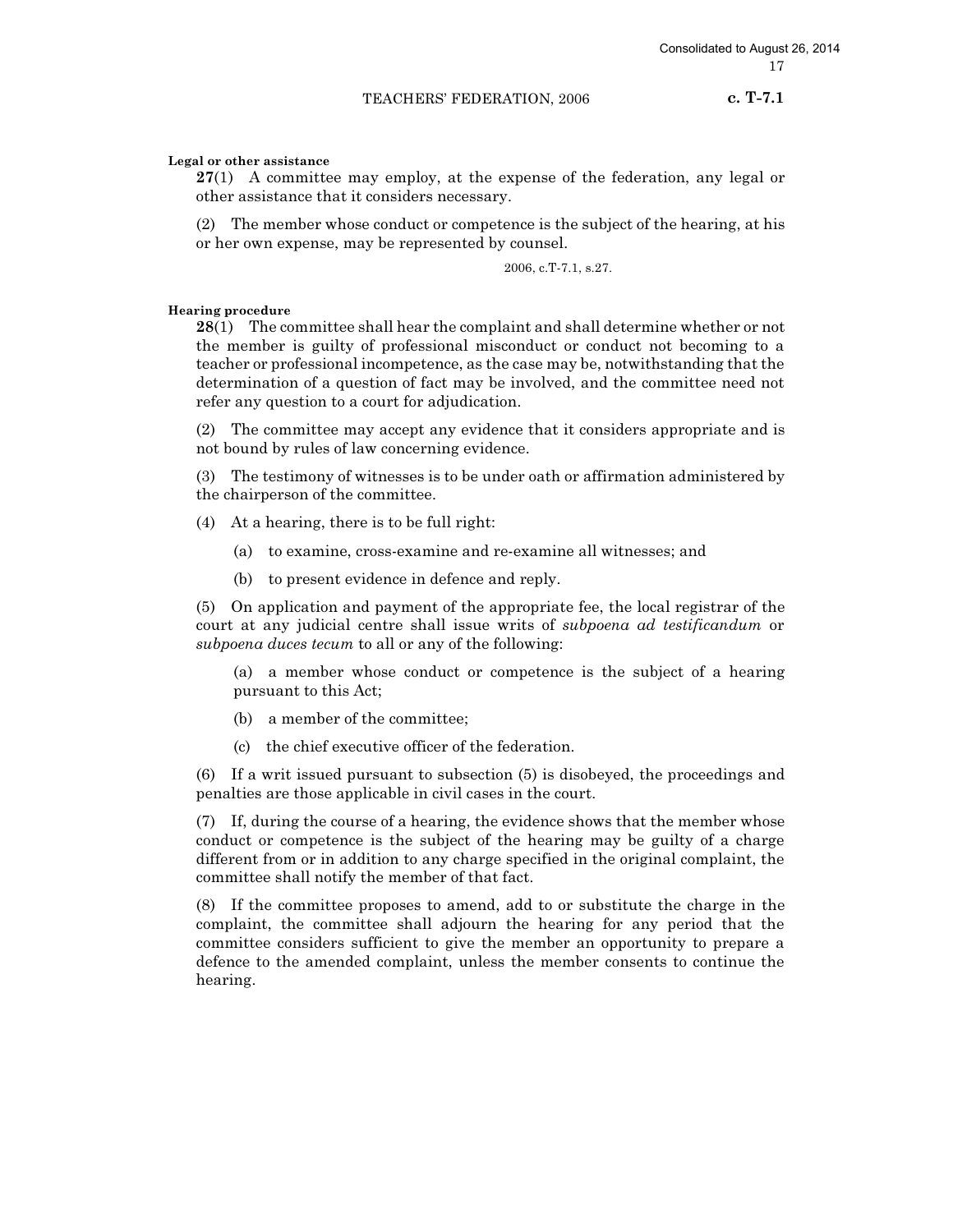c. T-7.1

(9) The persons, if any, who made the written complaint mentioned in section 24:

(a) are to be advised orally or in writing by the chief executive officer of the date, time and place of the hearing; and

- (b) subject to subsection (11), are entitled to attend the hearing.
- (10) Subject to subsection (11), the committee shall conduct all hearings in public.

(11) A committee may exclude members of the public and the persons, if any, who made the complaint from any part of the hearing if the committee is of the opinion that evidence brought in the presence of the persons to be excluded will unduly violate the privacy of a person other than the member whose conduct or competence is the subject of the hearing.

(12) The committee shall report to the executive its findings together with any penalty recommendations in a written report, signed by the majority of committee members conducting the hearing.

(13) The committee shall also provide to the executive minutes of the hearing proceedings, the evidence adduced and any exhibits produced or copies of exhibits.

2006, c.T-7.1, s.28.

# Professional incompetence

29 Professional incompetence is a question of fact, but the display by a member of a lack of knowledge, skill or judgment or a disregard for the welfare of a member of the public served by the profession of a nature or to an extent that demonstrates that the member is unfit to:

(a) continue in the practice of the profession; or

(b) provide one or more services ordinarily provided as a part of the practice of the profession;

is professional incompetence within the meaning of this Act.

2006, c.T-7.1, s.29.

#### Professional misconduct

30 Without limiting the generality of subsection 25(1), the following conduct is deemed to be professional misconduct or conduct not becoming to a teacher:

(a) wilfully taking, because of animosity or for personal advantage, any steps to secure the dismissal of another teacher;

(b) wilfully circulating false reports, derogatory to any fellow teacher or to any other person directly associated with education in Saskatchewan;

(c) maliciously, carelessly, irresponsibly or otherwise than in fulfilment of official duties, criticizing the work of a fellow teacher in such a way as to undermine the confidence of the public and pupils;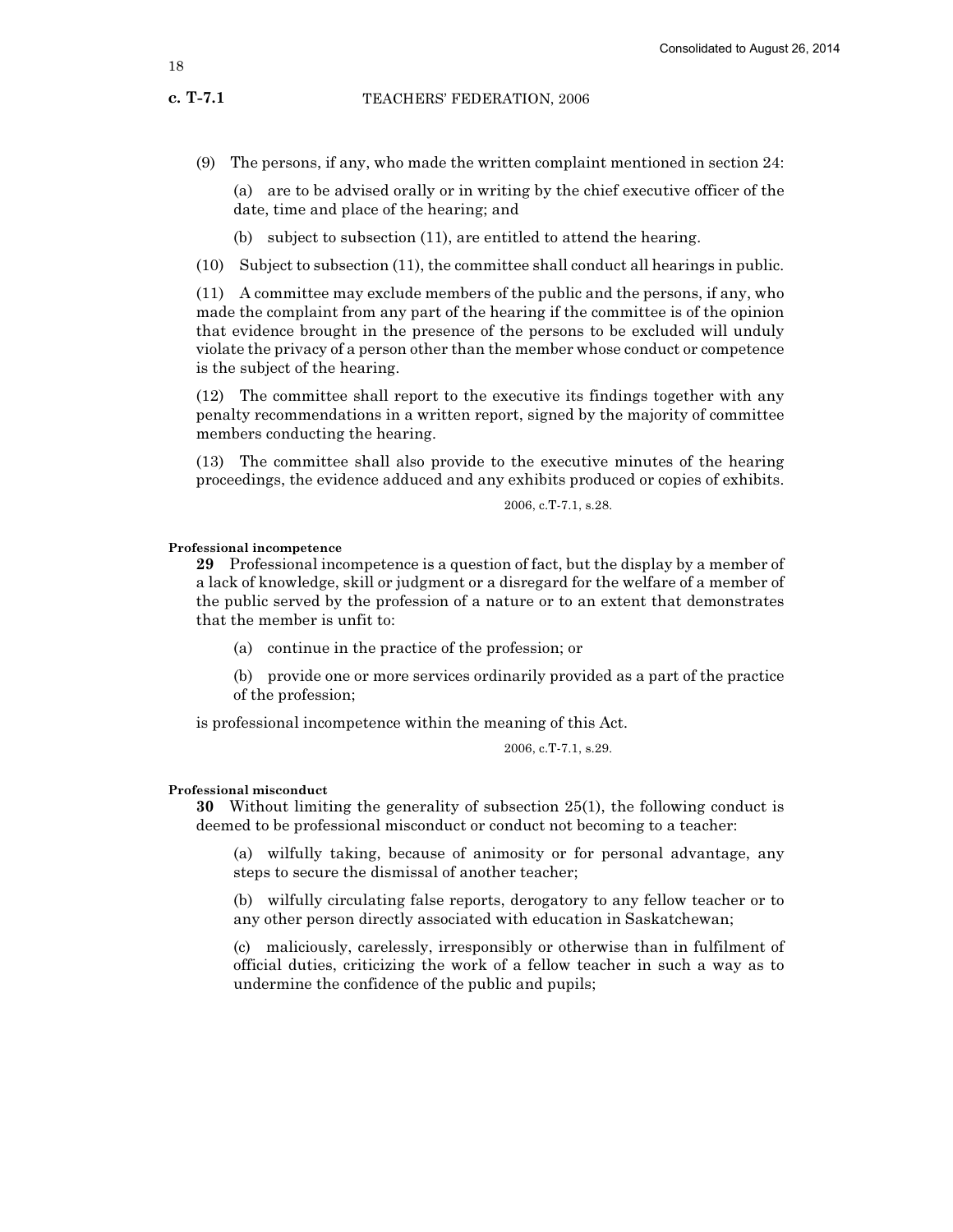c. T-7.1

(d) publishing or circulating any false or mischievous statement or entering into any collusive arrangement intended to circumvent or nullify any of the Acts of the Legislature pertaining to teachers or schools or the regulations of the department;

(e) being convicted of an offence pursuant to section 151, 152, 153, 155, 159, 160, 163.1, 168, 170, 171, 172.1, 271, 272 or 273 of the Criminal Code.

2006, c.T-7.1, s.30.

Mediation

31 If a complaint has been referred to mediation and the mediation is not successful, the executive may order a hearing by the ethics committee or the competency committee.

2006, c.T-7.1, s.31.

Not guilty

32 If the executive receives a report from a committee that found the member who was the subject of the hearing not guilty of professional incompetence or professional misconduct or conduct not becoming to a teacher, the chief executive officer shall:

(a) send a copy of the complaint and the report of the committee to the member whose conduct or competence was the subject of the hearing; and

(b) send a copy of the complaint and the report of the committee to the complainants, if any.

2006, c.T-7.1, s.32.

# Penalty hearings

33(1) If the executive receives a report from a committee that the member who was the subject of the hearing was found guilty of professional incompetence or professional misconduct or conduct not becoming to a teacher, the executive shall hold a penalty hearing with respect to the member who was the subject of the complaint.

(2) The chief executive officer shall, at least 14 days before the executive holds a penalty hearing:

(a) send a copy of the complaint and the report of the committee to the member whose conduct or competence is the subject of the penalty hearing;

(b) serve notice on that member of the date, time and place of the penalty hearing;

(c) advise that member that he or she may be represented by legal counsel at his or her own expense; and

(d) send notice of the date, time and place of the penalty hearing, a copy of the complaint and the report of the committee to the complainants, if any.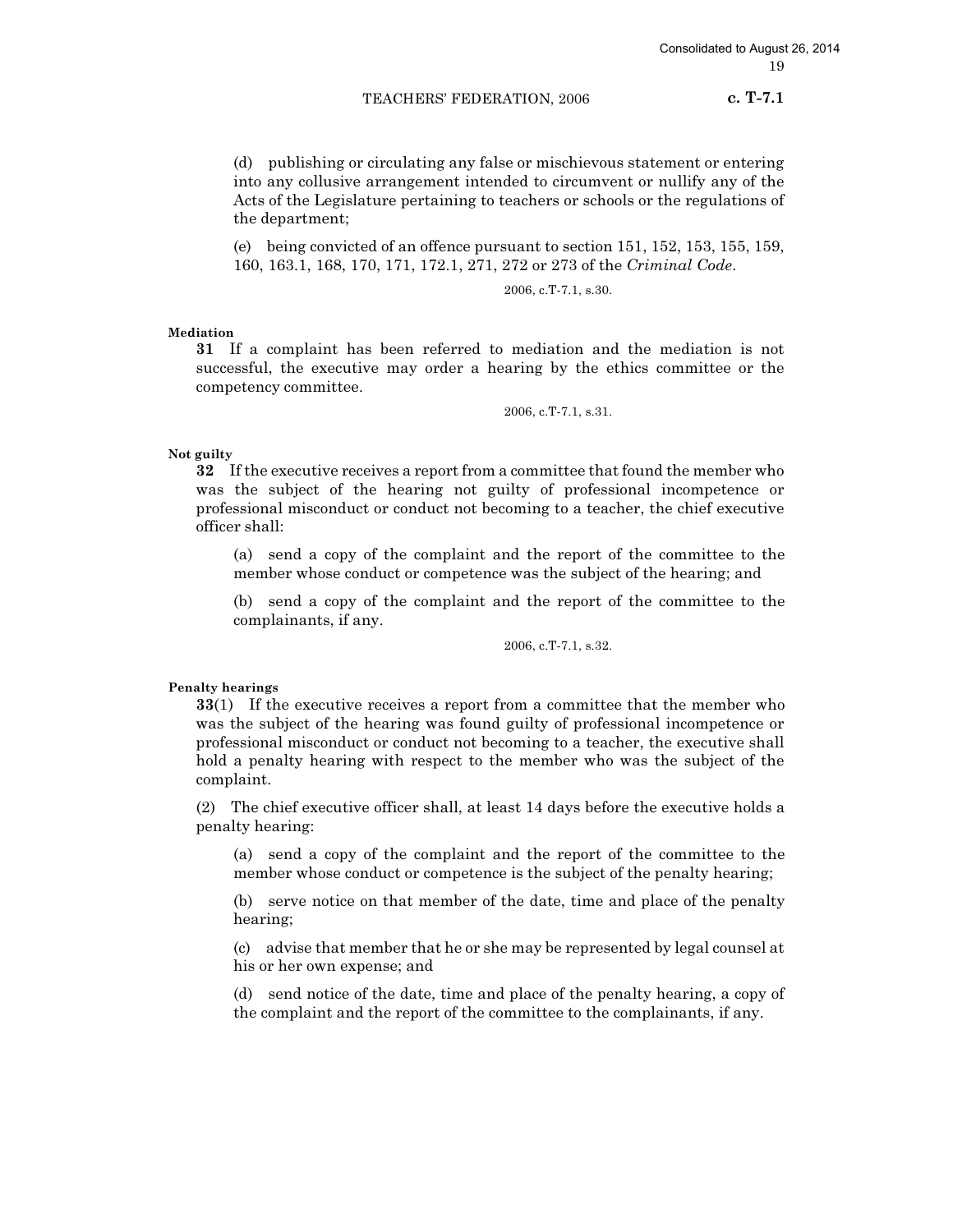(a) reprimand the member;

(b) recommend that the minister suspend or cancel the member's teacher's certificate after the time for an appeal has expired or the appeal taken has been dismissed;

(c) make any additional order or recommendation with respect to any matter incidental to an order or recommendation pursuant to clause (a) or (b); or

(d) do any combination of things described in clauses (a) to (c).

(4) The chief executive officer shall notify the member whose conduct or competence was the subject of the penalty hearing and the complainants, if any, of the decision of the executive and any recommendation or order made by the executive.

2006, c.T-7.1, s.33.

#### Appeal

34(1) A member with respect to whom the executive has made an order pursuant to subsection 33(3) may appeal to the Court of Appeal within 30 days from the day on which the order was issued.

(2) The appeal is to be by motion, notice of which shall be served on the chief executive officer and any other person that the Court of Appeal or a judge of that court may direct.

(3) The record is to consist of a copy of the proceedings before the committee, the evidence taken, the report of the committee and the findings of the executive all certified by the chief executive officer.

(4) If the chief executive officer receives a request from a member with respect to whom the executive has made an order pursuant to subsection 33(3), the chief executive officer shall provide that person with a certified copy of all proceedings, reports, findings and papers on which the committee or the executive acted in making the order being appealed, on payment of the amount charged by local registrars of the court for copies of documents.

(5) The Court of Appeal, on the hearing of the appeal, may:

- (a) affirm or reverse the order of the executive; or
- (b) order a new hearing.

2006, c.T-7.1, s.34.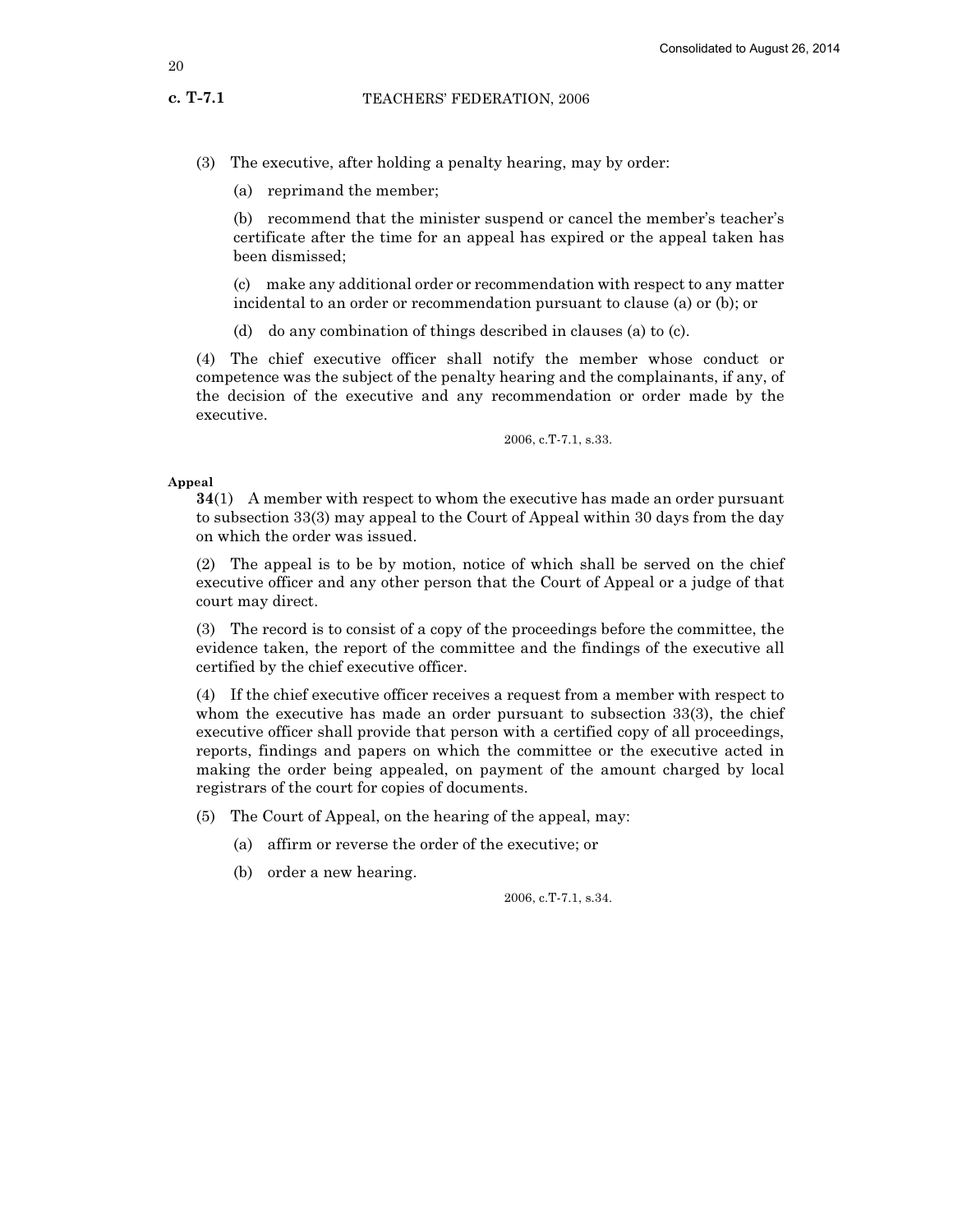c. T-7.1

# Discipline

35(1) If the executive makes an order recommending to the minister that a member's teacher's certificate be suspended or cancelled, the federation shall:

(a) within 14 days after the day the order is made, provide the minister with a copy of the original complaint, the report of the committee and the order of the executive; and

(b) provide the minister with any other related information that the minister may require.

(2) If the minister is of the opinion that the order is unjust or contrary to the public interest, the minister may request the executive to reconsider the case and its findings.

2006, c.T-7.1, s.35.

# PART VII Collective Interests of Teachers

Limitation on teacher representation

36 Unless previously authorized by the executive, no local association shall make representations to the government or any member of the government, or bargain with the department with respect to matters affecting the teaching profession or involving a change in educational policy.

2006, c.T-7.1, s.36.

#### Collective interests of teachers

37(1) In this section, "collective interests of teachers" means the collective interests of teachers with respect to:

(a) collective bargaining for teachers conducted pursuant to The Education Act, 1995;

(b) the terms and conditions of employment pursuant to section 209 of The Education Act, 1995; and

(c) a member bargaining on his or her own behalf or acting, on matters affecting other members, in a manner inconsistent with the bylaws made pursuant to this section.

(2) The council may make by special resolution any bylaws that are not inconsistent with this Act for the purposes of this section.

(3) Engaging in conduct contrary to the collective interests of teachers is a question of fact.

(4) Subject to subsection (5), the executive may make a preliminary investigation into the facts regarding a complaint that a member is guilty of conduct contrary to the collective interests of teachers.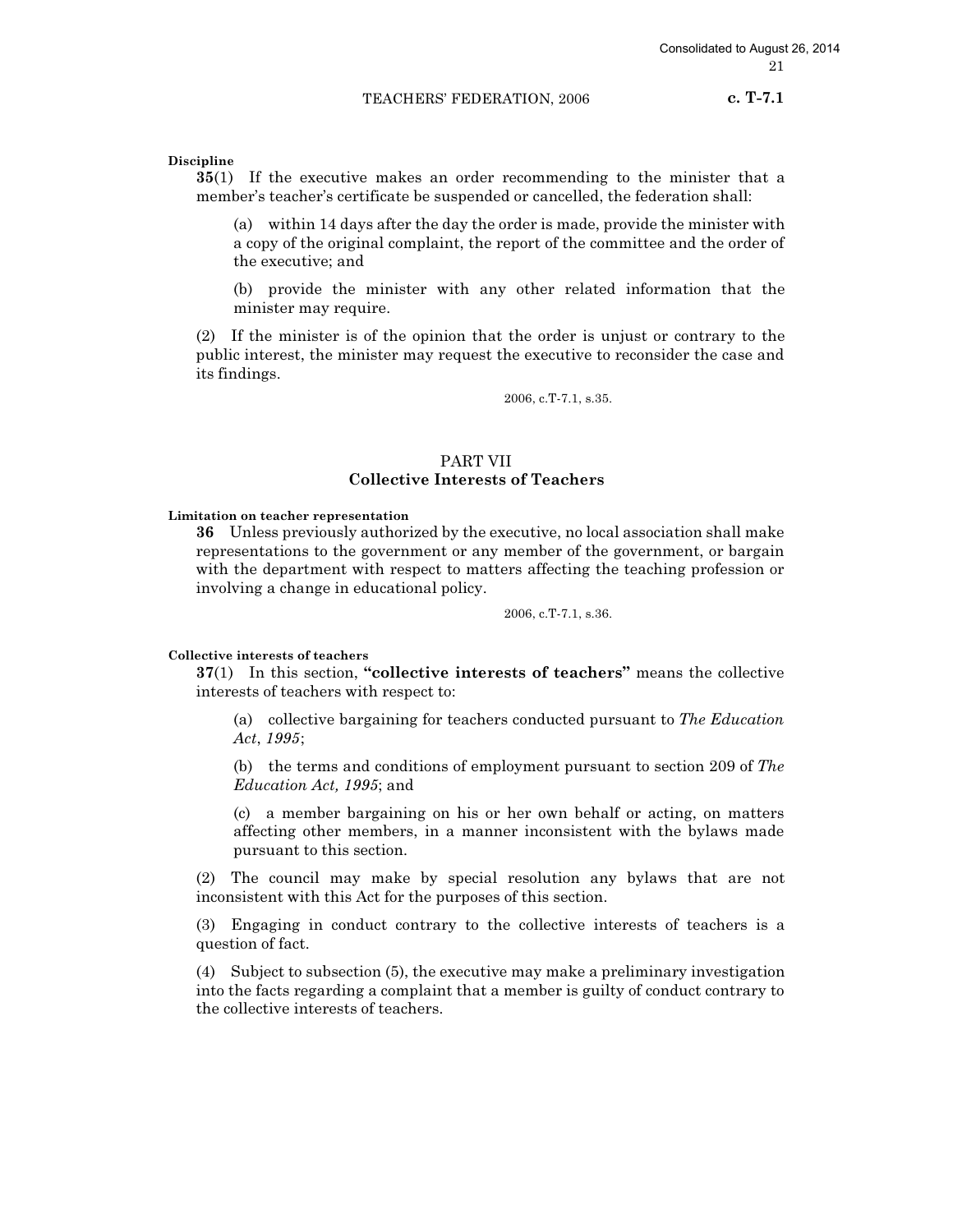(5) If any three members of the federation make complaints, in writing, alleging that a member is guilty of conduct contrary to the collective interests of teachers, the executive shall make a preliminary investigation into the facts alleged.

(6) If the executive is of the opinion that further action on the complaint is warranted, the executive may refer the complaint to a committee established by the executive in accordance with the bylaws.

(7) The committee must:

(a) conduct a hearing;

(b) grant the member who is the subject of the hearing an opportunity to be heard; and

(c) report its finding to the executive and the member who is the subject of the hearing.

(8) If the committee finds that a member's conduct is contrary to the collective interests of teachers, the executive, after giving the member an opportunity to be heard, may by order:

- (a) reprimand the member;
- (b) require the member to pay a fine to the federation; or

(c) reprimand the member and require the member to pay a fine to the federation.

(9) A fine levied pursuant to clause (8)(b) or (c) may not exceed the net earnings of the member during the period in which the member was engaged in conduct contrary to the collective interests of teachers.

(10) Any fine required to be paid is to be recoverable as a debt due and owing to the federation by the member and may be recovered in the same manner as a debt owed pursuant to a contract in a court of competent jurisdiction.

(11) Nothing in this section is to be interpreted as restricting a member's freedom of expression or association.

2006, c.T-7.1, s.37.

# PART VIII General

Immunity

38 No action or proceeding lies or shall be commenced against any member of the executive, the council, a committee, or an administrative board or any chief executive officer, employee or agent of the federation if that person is acting pursuant to the authority of this Act or the bylaws, for anything in good faith done, caused or permitted or authorized to be done, attempted to be done or omitted to be done by that person or by any of those persons pursuant to or in the exercise or supposed exercise of any power conferred by this Act or the bylaws or in the carrying out or supposed carrying out of any order made pursuant to this Act or any duty imposed by this Act or the bylaws.

2006, c.T-7.1, s.38.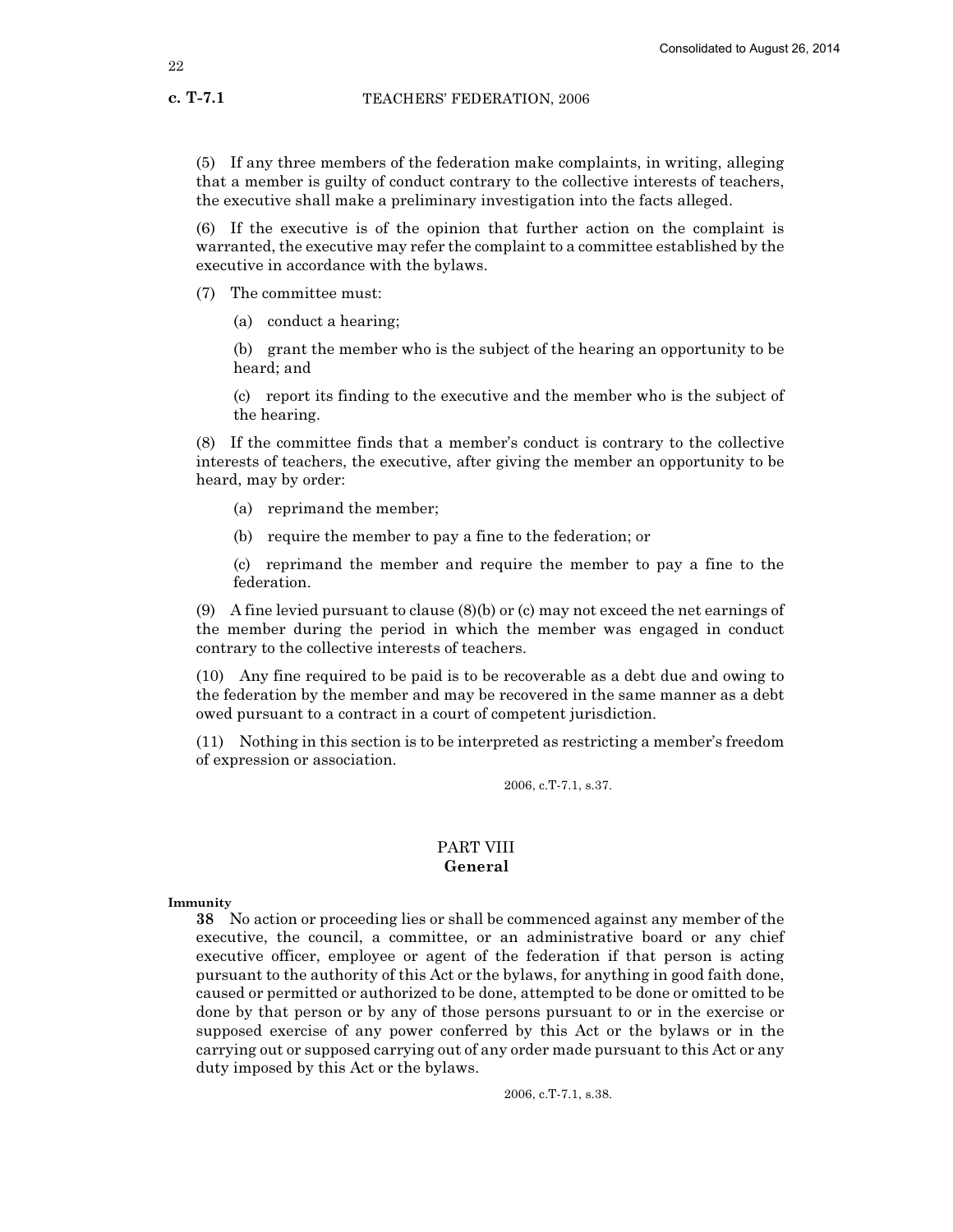c. T-7.1

# Certain acts do not apply

39(1) The Trust and Loan Corporations Act, 1997 does not apply to the federation in its role as trustee or administrator of a pension plan or fund.

(2) The Saskatchewan Insurance Act does not apply to the federation in its role as trustee or administrator of a pension plan or fund with respect to payment from the fund of:

(a) a superannuation allowance based on age and years of service to a teacher on retirement; or

(b) a benefit on the death of a teacher or superannuate:

(i) to the estate of the teacher or superannuate in a lump sum amount calculated based on contributions plus earnings; or

(ii) through periodic payments to a person, as required by the pension plan.

2006, c.T-7.1, s.39.

# Service

40(1) A notice or other document required or permitted to be served pursuant to this Act or a bylaw may be served:

- (a) by personal service:
	- (i) in the case of an individual, on that individual; or

(ii) in the case of the federation, the executive or a committee, on the chief executive officer or an employee of the federation; or

(b) by registered mail addressed to:

(i) in the case of a member or a member as described in clause 21(c), the last residential address of the intended recipient known to the federation; or

(ii) in the case of the federation, the executive or a committee, the chief executive officer of the federation.

(2) A notice or document sent by registered mail is deemed to have been served seven days after the date of its mailing, unless the person to whom it was mailed establishes that, through no fault of that person, the person did not receive the notice or document or received it at a later date.

2006, c.T-7.1, s.40.

# Prohibition on entitlement

41 No member or former member is entitled to share in the revenues or property of the federation.

2006, c.T-7.1, s.41.